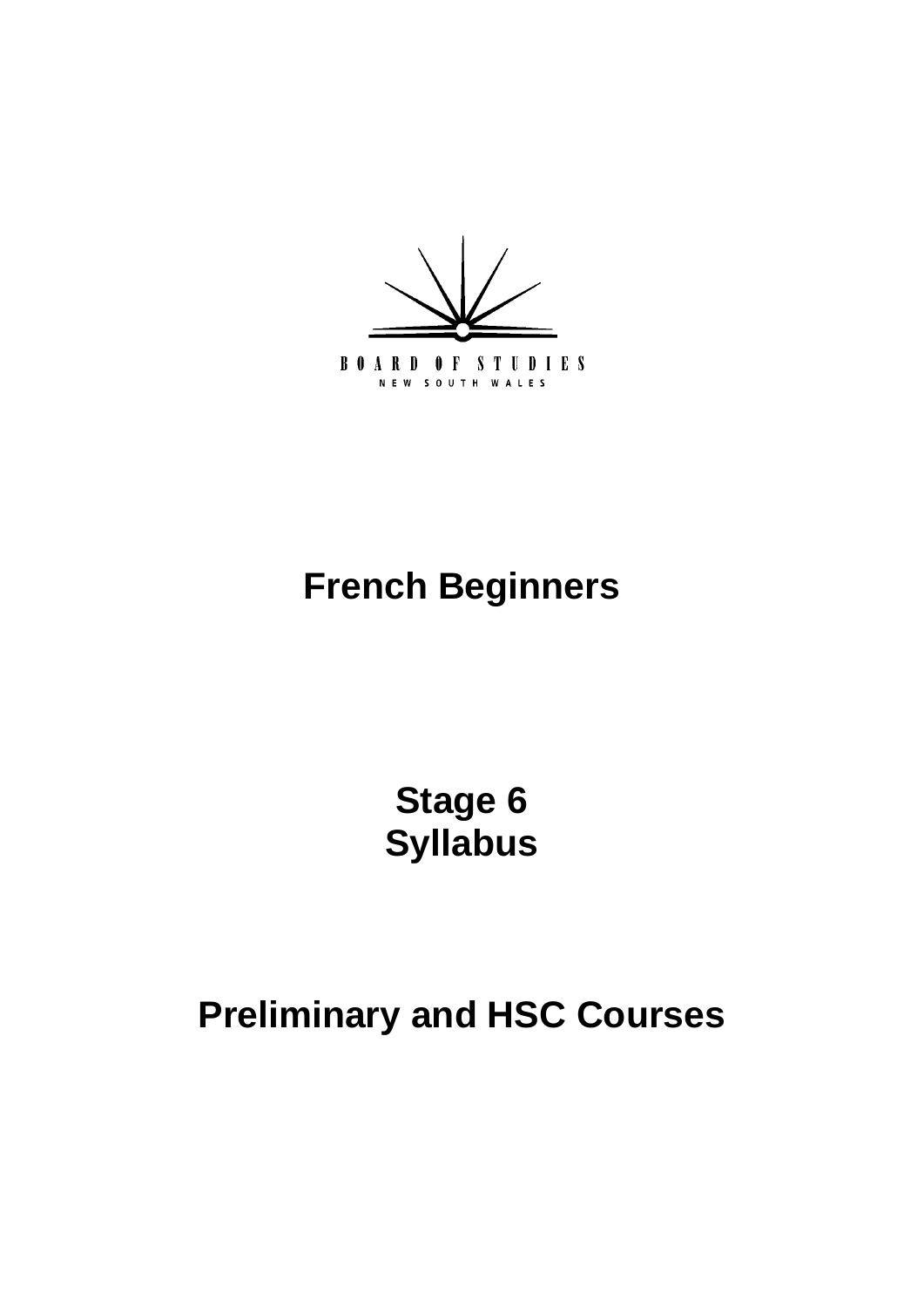#### **Original published version updated:**

June 2009 – Assessment and Reporting information updated

© 2009 Copyright Board of Studies NSW for and on behalf of the Crown in right of the State of New South Wales.

This document contains Material prepared by the Board of Studies NSW for and on behalf of the State of New South Wales. The Material is protected by Crown copyright.

All rights reserved. No part of the Material may be reproduced in Australia or in any other country by any process, electronic or otherwise, in any material form or transmitted to any other person or stored electronically in any form without the prior written permission of the Board of Studies NSW, except as permitted by the *Copyright Act 1968*. School students in NSW and teachers in schools in NSW may copy reasonable portions of the Material for the purposes of bona fide research or study.

When you access the Material you agree:

- to use the Material for information purposes only
- to reproduce a single copy for personal bona fide study use only and not to reproduce any major extract or the entire Material without the prior permission of the Board of Studies NSW
- to acknowledge that the Material is provided by the Board of Studies NSW
- not to make any charge for providing the Material or any part of the Material to another person or in any way make commercial use of the Material without the prior written consent of the Board of Studies NSW and payment of the appropriate copyright fee
- to include this copyright notice in any copy made
- not to modify the Material or any part of the Material without the express prior written permission of the Board of Studies NSW.

The Material may contain third party copyright materials such as photos, diagrams, quotations, cartoons and artworks. These materials are protected by Australian and international copyright laws and may not be reproduced or transmitted in any format without the copyright owner's specific permission. Unauthorised reproduction, transmission or commercial use of such copyright materials may result in prosecution.

The Board of Studies has made all reasonable attempts to locate owners of third party copyright material and invites anyone from whom permission has not been sought to contact the Copyright Officer, ph (02) 9367 8289, fax (02) 9279 1482.

Published by Board of Studies NSW GPO Box 5300 Sydney NSW 2001 Australia

Tel: (02) 9367 8111 Fax: (02) 9367 8484 Internet: www.boardofstudies.nsw.edu.au

Approved 2006

ISBN 1 7414 7327 6

*2009361*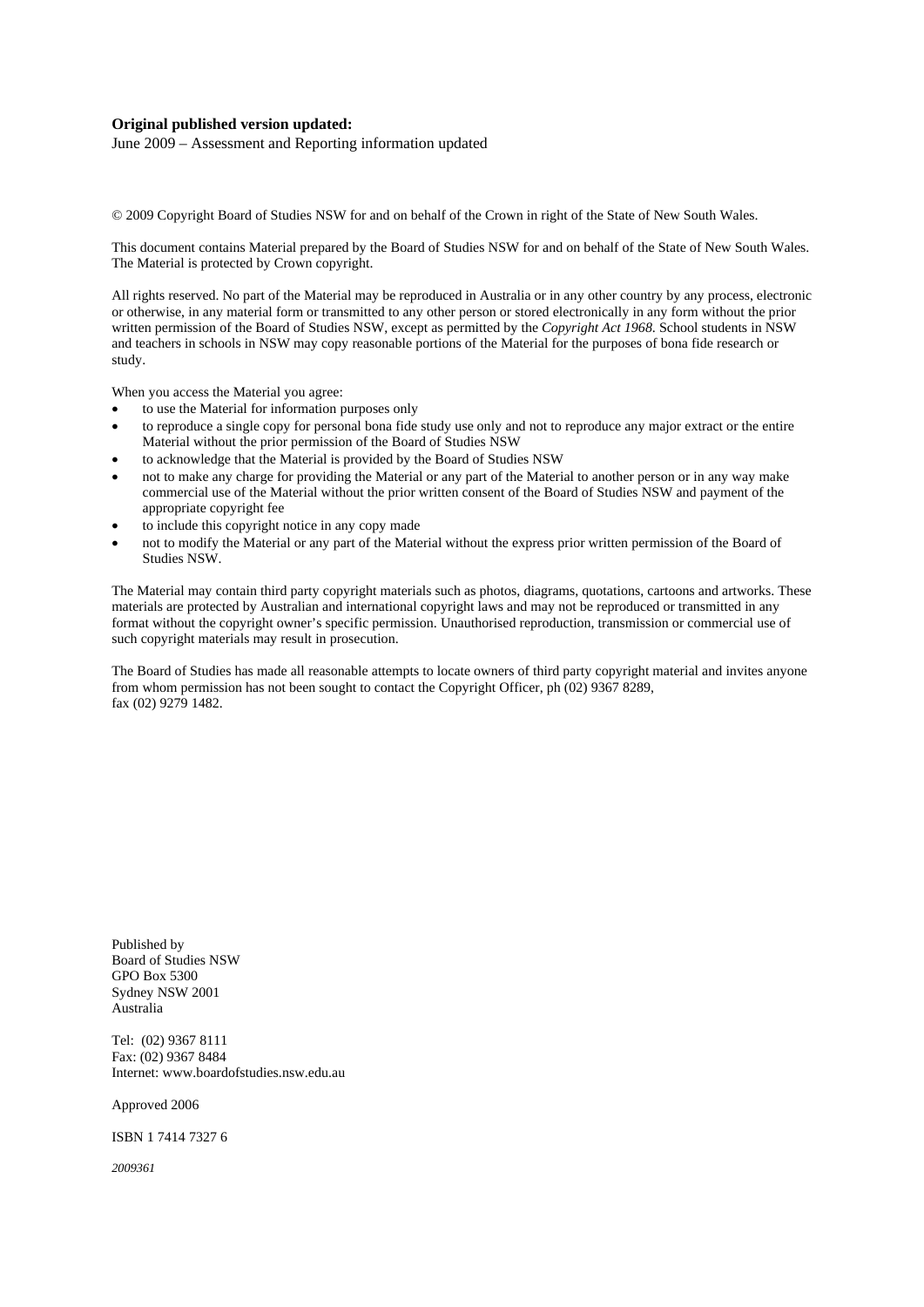# **Contents**

| 1              |     |                                                            |  |  |
|----------------|-----|------------------------------------------------------------|--|--|
| $\overline{2}$ |     |                                                            |  |  |
|                | 2.1 |                                                            |  |  |
|                | 2.2 |                                                            |  |  |
|                | 2.3 |                                                            |  |  |
| 3              |     |                                                            |  |  |
| 4              |     |                                                            |  |  |
| 5              |     |                                                            |  |  |
| 6              |     |                                                            |  |  |
| 7              |     |                                                            |  |  |
|                | 7.1 |                                                            |  |  |
|                | 7.2 |                                                            |  |  |
| 8              |     |                                                            |  |  |
|                | 8.1 | Content of French Beginners Preliminary and HSC Courses 16 |  |  |
|                | 8.2 |                                                            |  |  |
|                | 8.3 |                                                            |  |  |
|                | 8.4 |                                                            |  |  |
|                | 8.5 |                                                            |  |  |
|                | 8.6 |                                                            |  |  |
|                | 8.7 |                                                            |  |  |
| 9              |     |                                                            |  |  |
| 10             |     |                                                            |  |  |
| 11             |     |                                                            |  |  |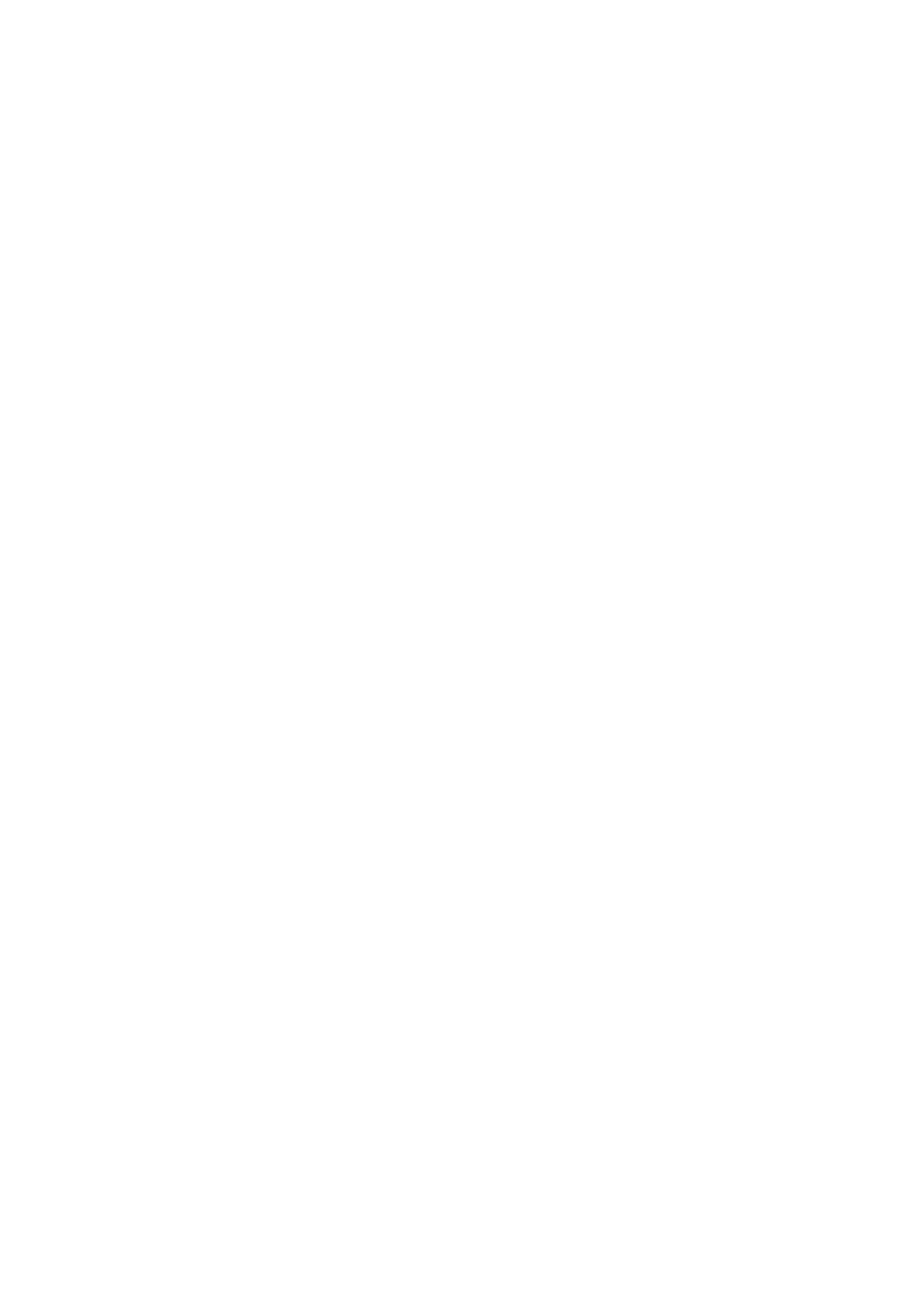# <span id="page-4-0"></span>**1 The Higher School Certificate Program of Study**

The purpose of the Higher School Certificate program of study is to:

- provide a curriculum structure which encourages students to complete secondary education
- foster the intellectual, social and moral development of students, in particular developing their:
	- knowledge, skills, understanding and attitudes in the fields of study they choose
	- capacity to manage their own learning
	- desire to continue learning in formal or informal settings after school
	- capacity to work together with others
	- respect for the cultural diversity of Australian society
- provide a flexible structure within which students can prepare for:
	- further education and training
	- employment
	- full and active participation as citizens
- provide formal assessment and certification of students' achievements
- provide a context within which schools also have the opportunity to foster the students' physical and spiritual development.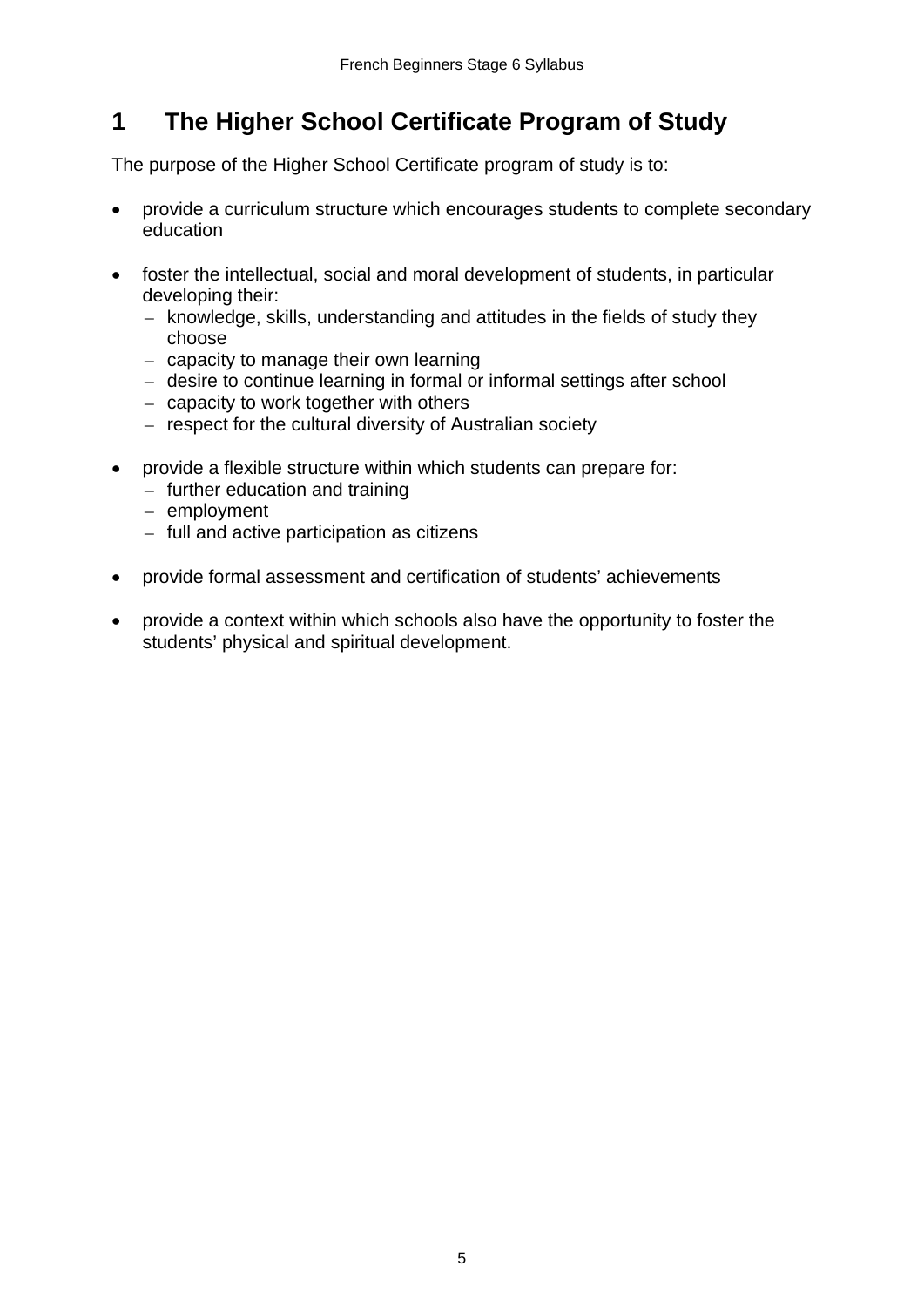# <span id="page-5-0"></span>**2 Introduction to French Beginners in the Stage 6 Curriculum**

### **2.1 The Language**

The language to be studied and assessed is the modern standard version of French, as spoken in France. During their course of study, students may also encounter variations of the language spoken in other francophone countries. Students should be aware of different levels of language, for example, formal and informal. This includes the use of colloquialisms where they are appropriate and an awareness of regional differences.

### **2.2 Description of Target Group**

The French Beginners Stage 6 course is a two-year course, which has been designed for students who wish to begin their study of French at senior secondary level. It is intended to cater only for students with no prior knowledge or experience of the French language, either spoken or written, or whose experience is derived solely from, or is equivalent to, its study for 100 hours or less in Stage 4 or Stage 5.

For the purpose of determining eligibility, speakers of dialects and variants of a language are considered to be speakers of the standard language. (Refer to the relevant section of the Board of Studies *Assessment, Certification and Examination Manual.*)

Students in Stage 5 may not be accelerated into Languages Beginners courses.

All eligibility requirements for Languages must be addressed.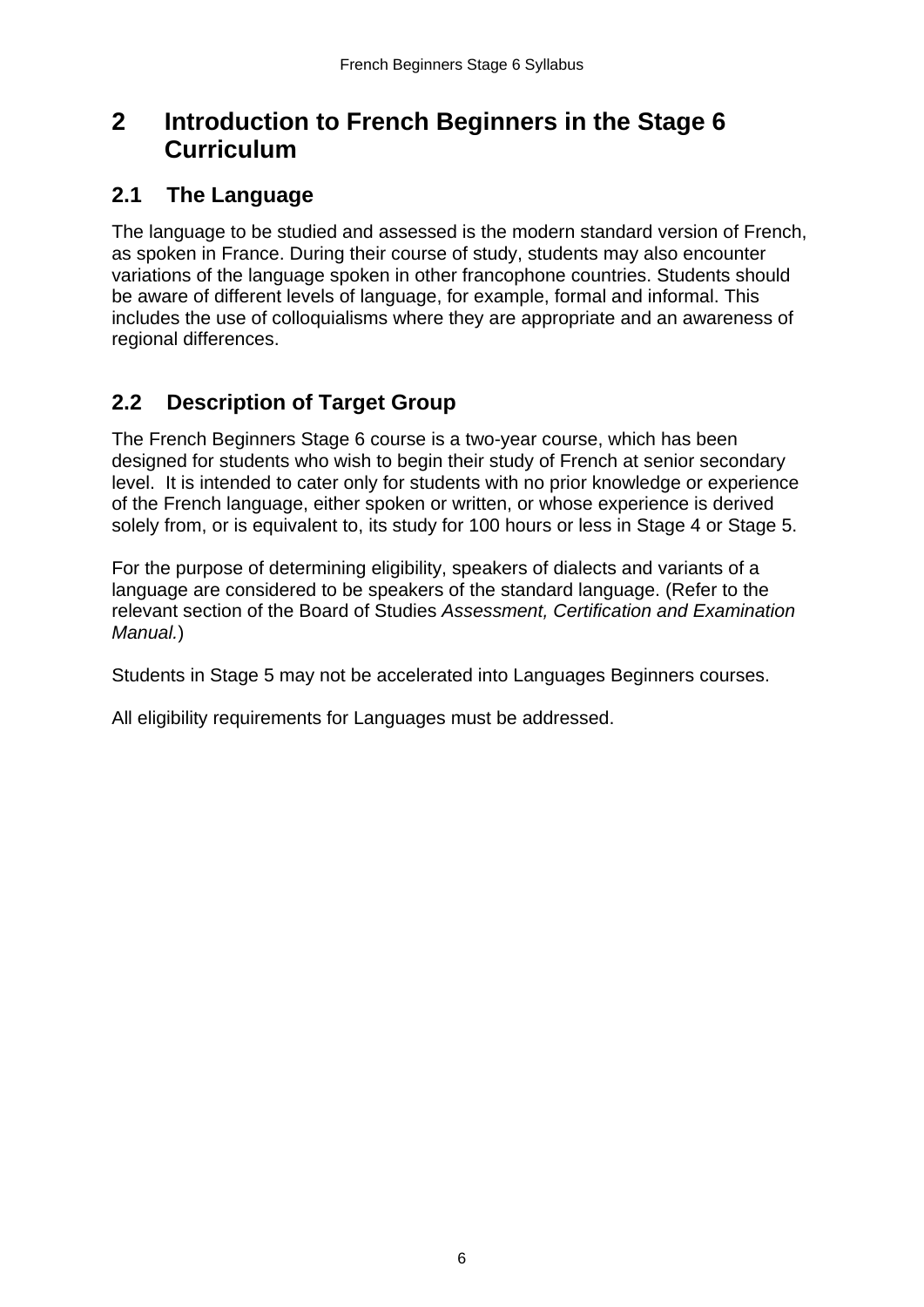### <span id="page-6-0"></span>**2.3 Rationale**

Language is the basis of all communication and human interaction. By learning a second or subsequent language, students develop knowledge, understanding and skills for successful participation in the dynamic world of the 21st century. Communicating in another language expands students' horizons as both national and global citizens.

Language and culture are interdependent. The study of another language develops in students the ability to move successfully across and within cultures, and, in the process, to experience, value and embrace the diversity of humanity.

Contemporary research has shown that learning a language facilitates cognitive and intellectual development beyond the language classroom. It enhances creativity and develops more refined and sophisticated skills in analysis, negotiation and problemsolving.

Literacy skills are enhanced through the study of another language. As the use of language is a process of communication, students' learning experiences offer opportunities to consolidate and extend their interpersonal skills. By engaging with various modes of communication, students develop effective skills in interacting, and understanding and producing texts.

Students who learn another language understand how languages work as systems. They become aware of the structure of that language through the analysis of patterns and can apply this knowledge to the learning of other languages. By making comparisons between and among languages, students strengthen their command of their first language.

French is one of the major languages in the world. It is used in parts of Europe, Canada, North America, Africa, the Middle East, the West Indies, the Indian Ocean region and the South Pacific region close to Australia, namely New Caledonia, Tahiti and Vanuatu.

French has been, by tradition, the language of diplomacy. It is an official language in a large number of international organisations including the United Nations Organisation, the European Union, the South Pacific Commission, the Organisation for African Unity and the Olympic Games. This language features strongly in international conferences and is used by many overseas aid organisations. France and the South Pacific are among the leading destinations for Australian travellers.

French, English and other European languages share a common link with Latin. Through the study of French, students will appreciate and experience the richness and diversity of the art, cuisine, film and music of French-speaking communities.

For more than 200 years, Australia has had strong connections with France. In today's world, a strong relationship continues to exist through trade and investment, communication technologies, education, scientific and technological research and cultural exchange.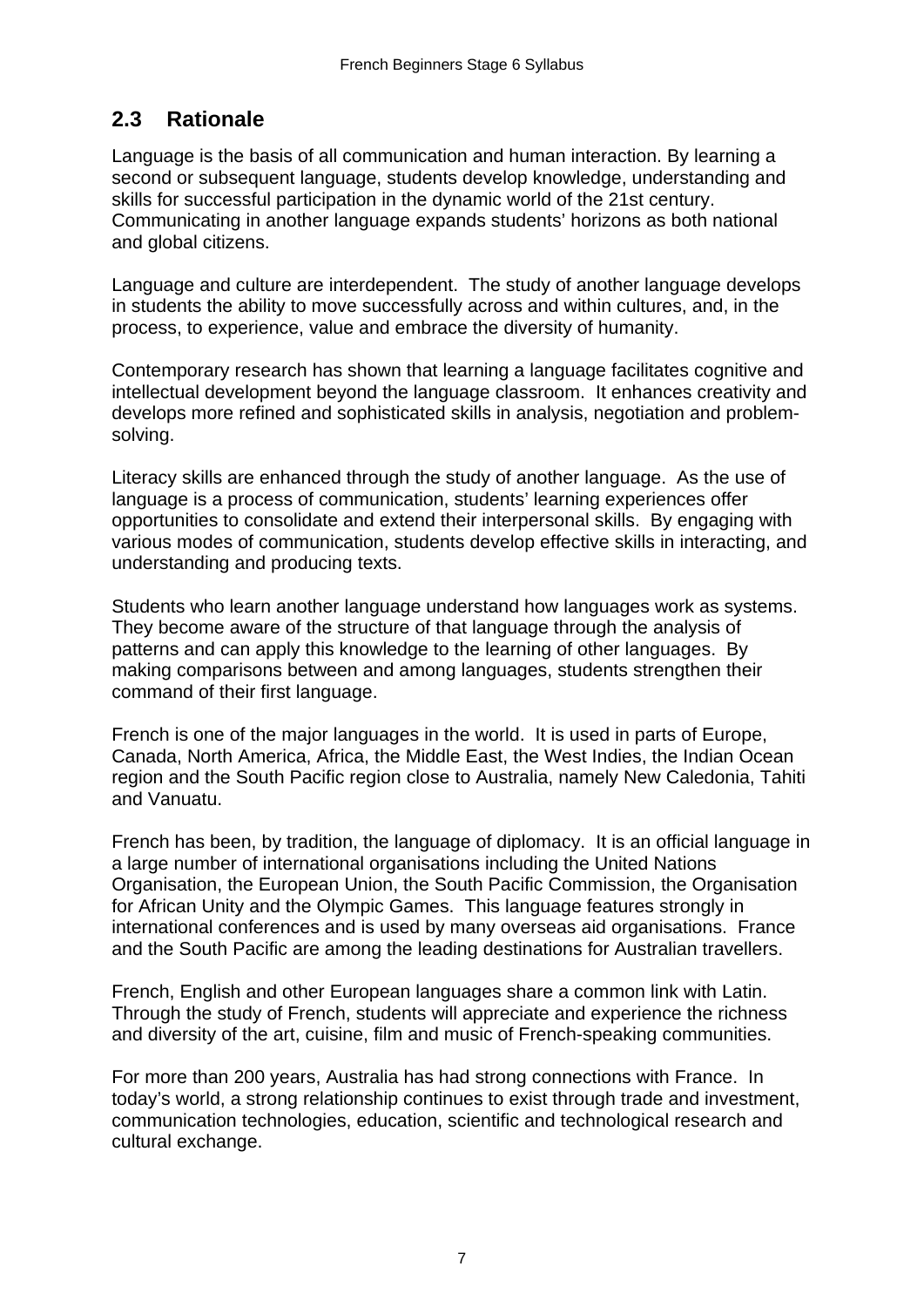The study of French provides students with opportunities for continued learning and for future employment and experience, both domestically and internationally, in areas such as public relations, commerce, hospitality, education, marketing, international relations, media and tourism.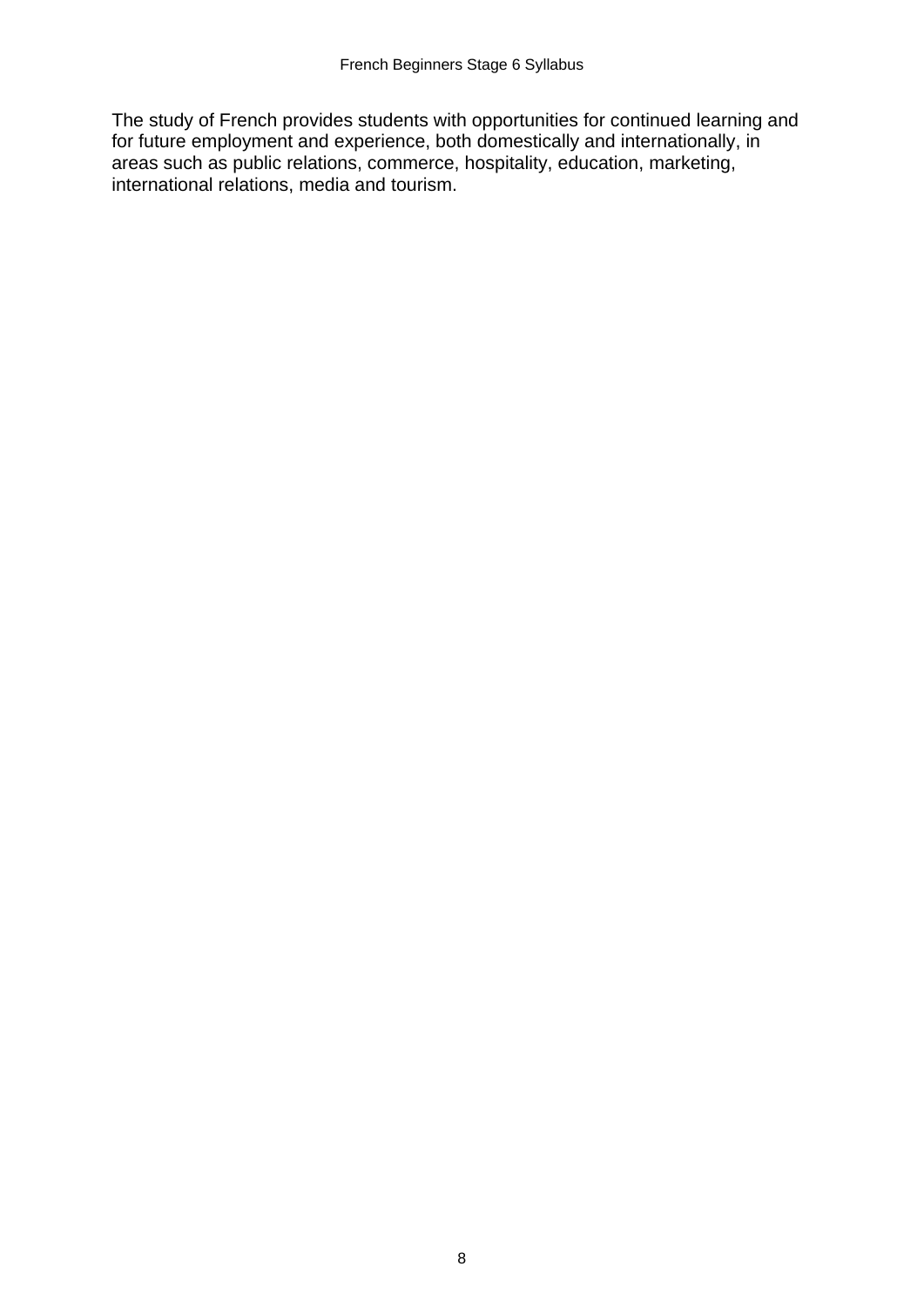# <span id="page-8-0"></span>**3 Continuum of Learning**

The diagram places the syllabus in the context of the K–12 French curriculum.

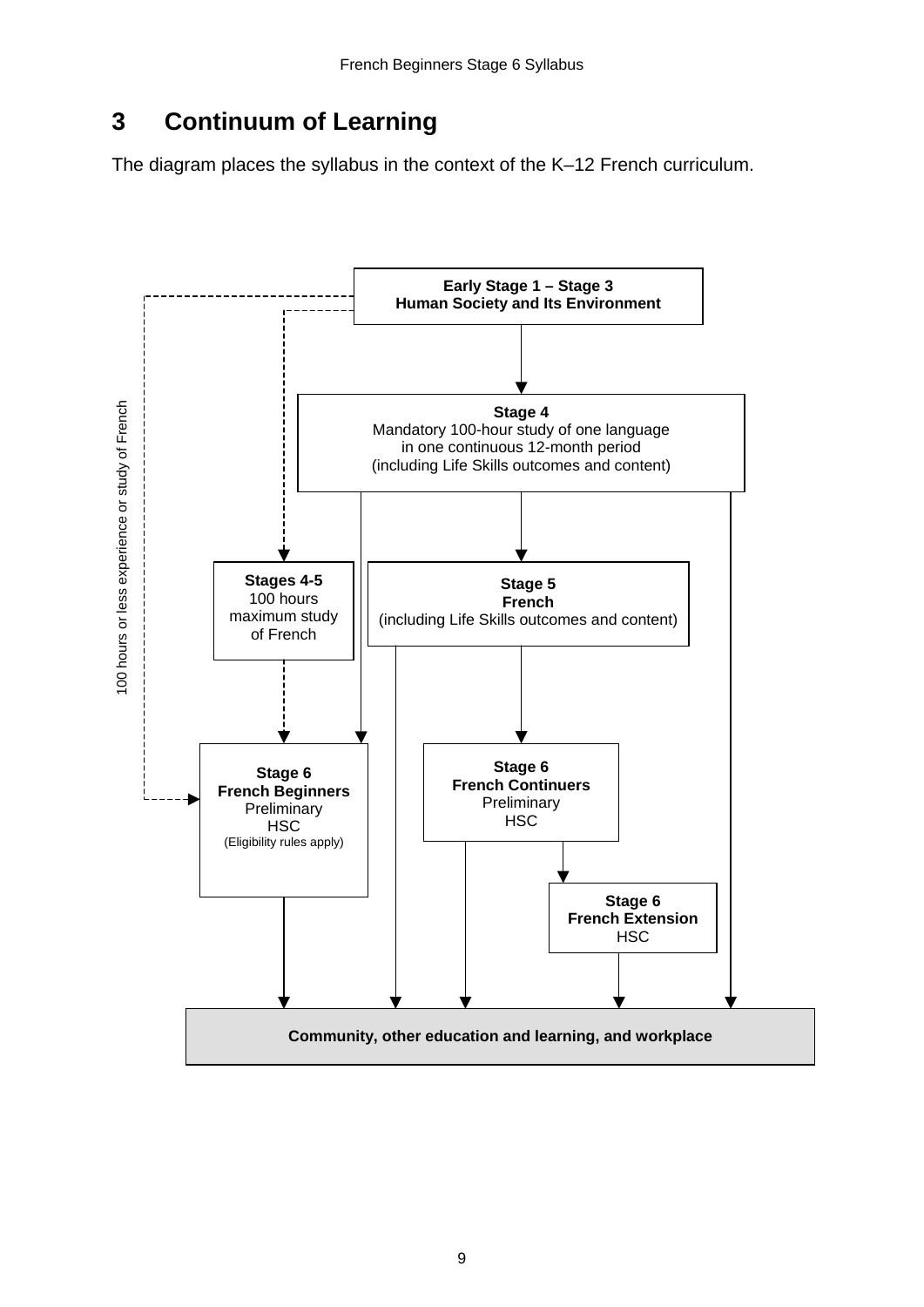# <span id="page-9-0"></span>**4 Aim**

The aim of the *French Beginners Stage 6 Syllabus* is to enable students to develop:

- skills in effective communication
- knowledge of the nature of language
- understanding of the interdependence of language and culture.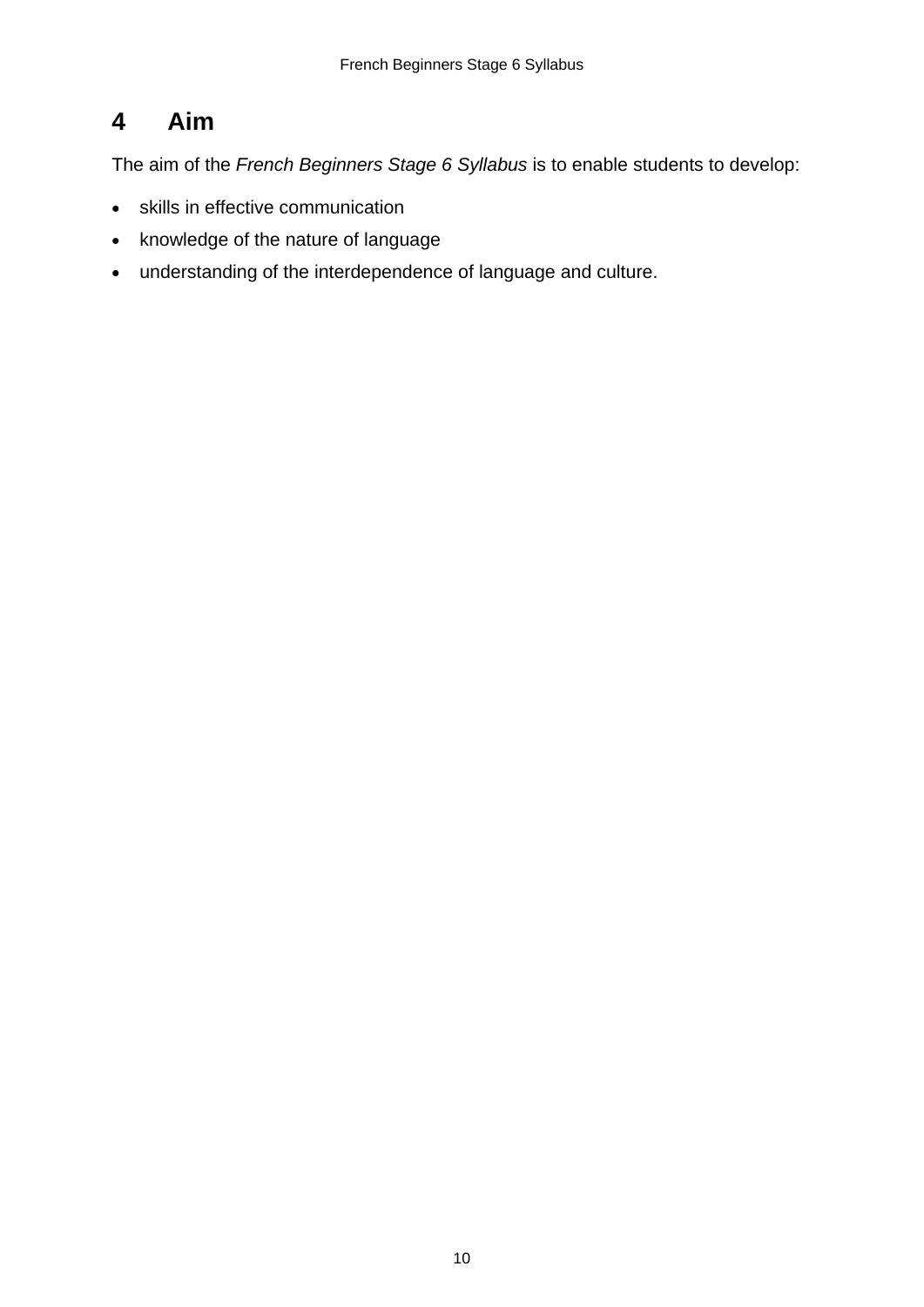# <span id="page-10-0"></span>**5 Objectives**



#### **Objective 1 – Interacting**

Students will develop the linguistic and intercultural knowledge, understanding and skills to communicate actively in French in interpersonal situations.

#### **Objective 2 – Understanding Texts**

Students will interpret and respond to texts, applying their knowledge and understanding of language and culture.

#### **Objective 3 – Producing Texts**

Students will create and present texts in French for specific audiences, purposes and contexts, incorporating their linguistic and intercultural knowledge, understanding and skills.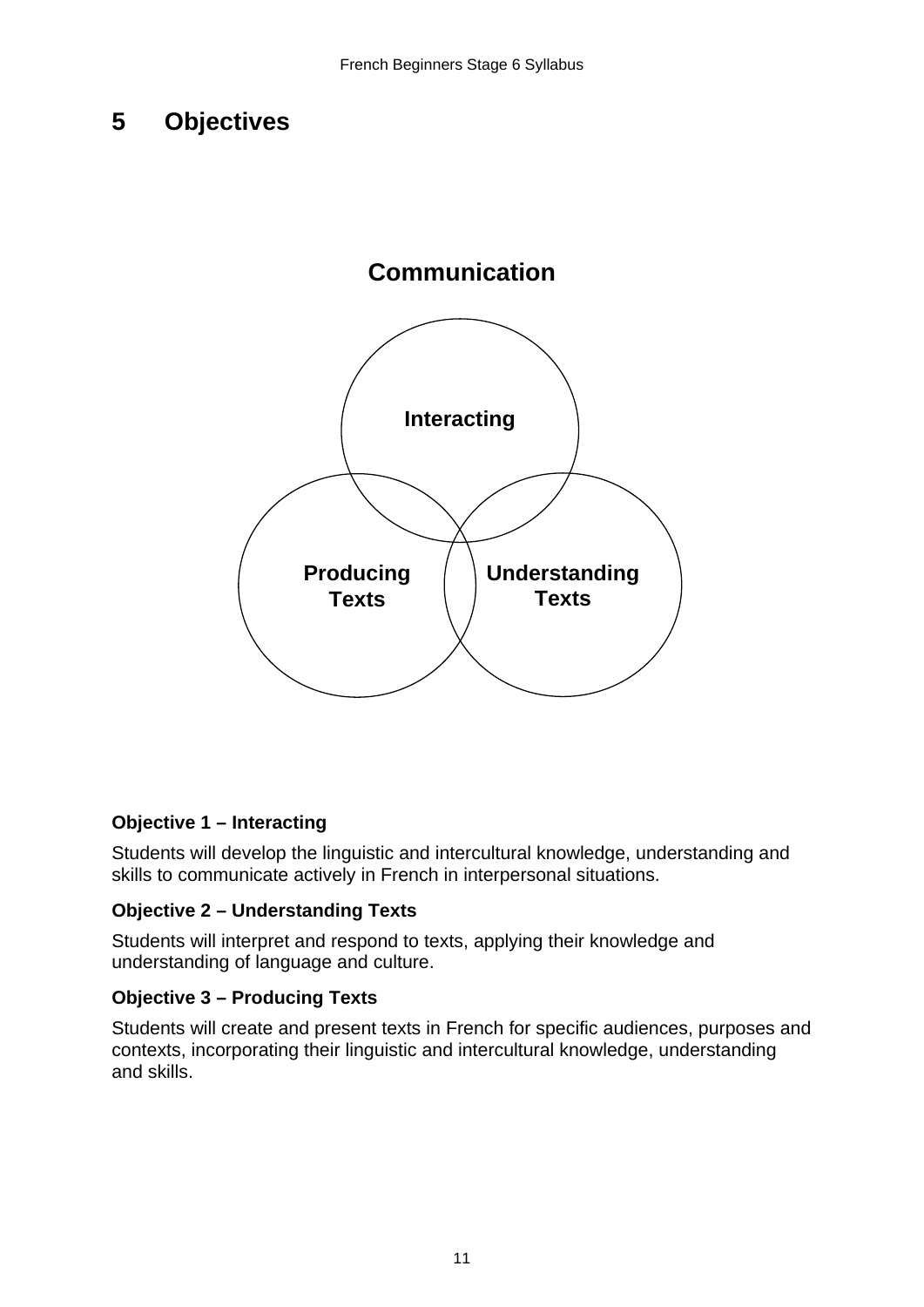# <span id="page-11-0"></span>**6 Course Structure**

#### **The Preliminary Course (120 indicative hours)**

The Preliminary Course has outcomes as its organisational focus. Topics provide contexts in which students develop their communication skills in French and their knowledge and understanding of language and culture.

#### **The HSC Course (120 indicative hours)**

In the HSC course students will extend and refine their communication skills in French in contexts defined by topics, and will gain a deeper knowledge and understanding of language and culture.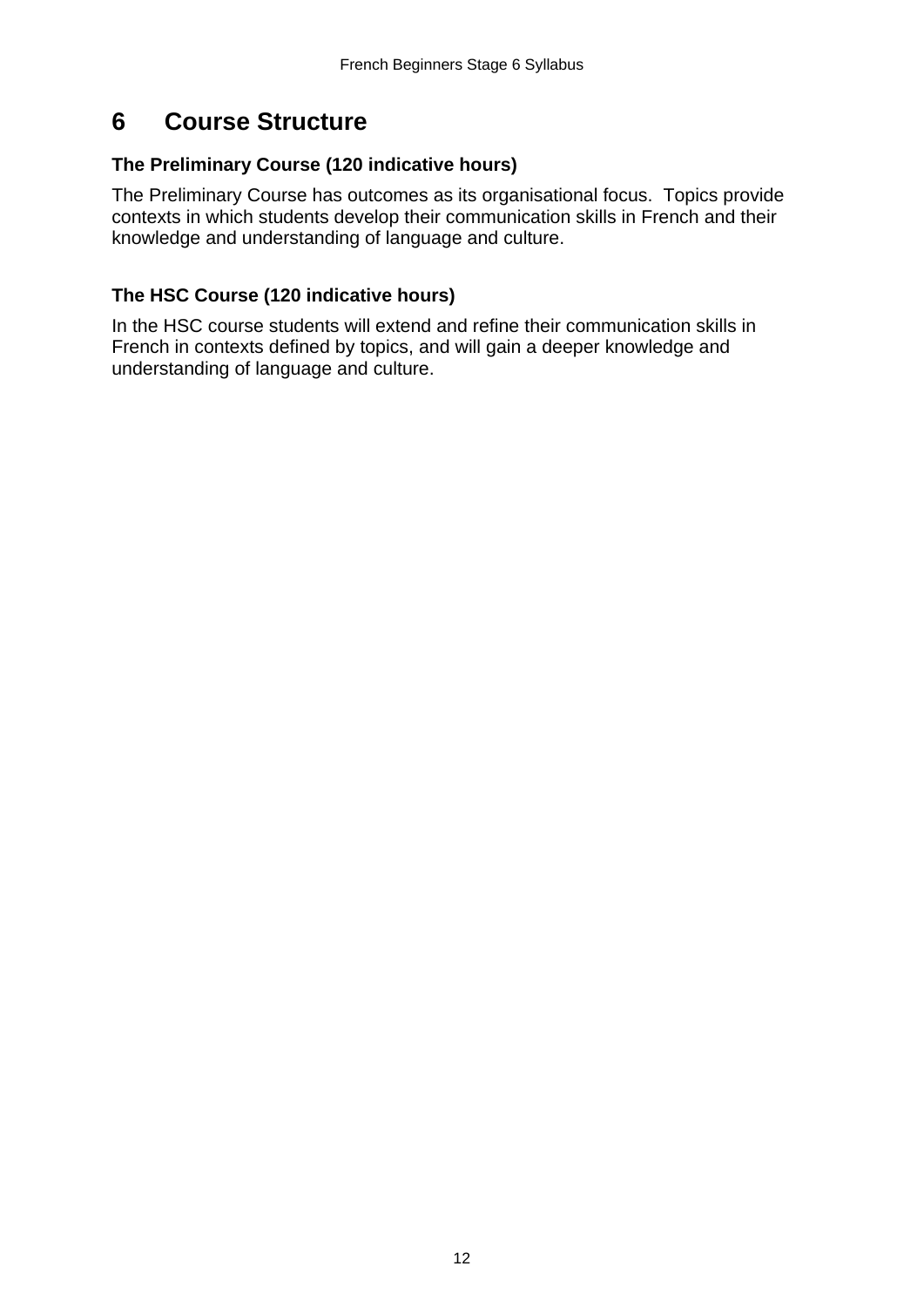# <span id="page-12-0"></span>**7 Objectives and Outcomes**

## **7.1 Table of Objectives and Outcomes**

The outcomes and associated knowledge, understanding and skills that students are expected to achieve at the end of this course are listed below. These outcomes are derived from the objectives.

| <b>Objectives</b>          | <b>Outcomes</b> |                                                                                                                     |  |  |
|----------------------------|-----------------|---------------------------------------------------------------------------------------------------------------------|--|--|
|                            | A student:      |                                                                                                                     |  |  |
|                            | 1.1             | establishes and maintains communication in<br>French                                                                |  |  |
| Interacting                | 1.2             | manipulates linguistic structures to express ideas<br>effectively in French                                         |  |  |
|                            | 1.3             | sequences ideas and information                                                                                     |  |  |
|                            | 1.4             | applies knowledge of the culture of French-<br>speaking communities to interact appropriately                       |  |  |
|                            | 2.1             | understands and interprets information in texts<br>using a range of strategies                                      |  |  |
|                            | 2.2             | conveys the gist of and identifies specific<br>information in texts                                                 |  |  |
|                            | 2.3             | summarises the main points of a text                                                                                |  |  |
| <b>Understanding Texts</b> | 2.4             | draws conclusions from or justifies an opinion<br>about a text                                                      |  |  |
|                            | 2.5             | identifies the purpose, context and audience of a<br>text                                                           |  |  |
|                            | 2.6             | identifies and explains aspects of the culture of<br>French-speaking communities in texts                           |  |  |
|                            | 3.1             | produces texts appropriate to audience, purpose<br>and context                                                      |  |  |
|                            | 3.2             | structures and sequences ideas and information                                                                      |  |  |
| <b>Producing Texts</b>     | 3.3             | applies knowledge of diverse linguistic structures<br>to convey information and express original ideas<br>in French |  |  |
|                            | 3.4             | applies knowledge of the culture of French-<br>speaking communities to the production of texts.                     |  |  |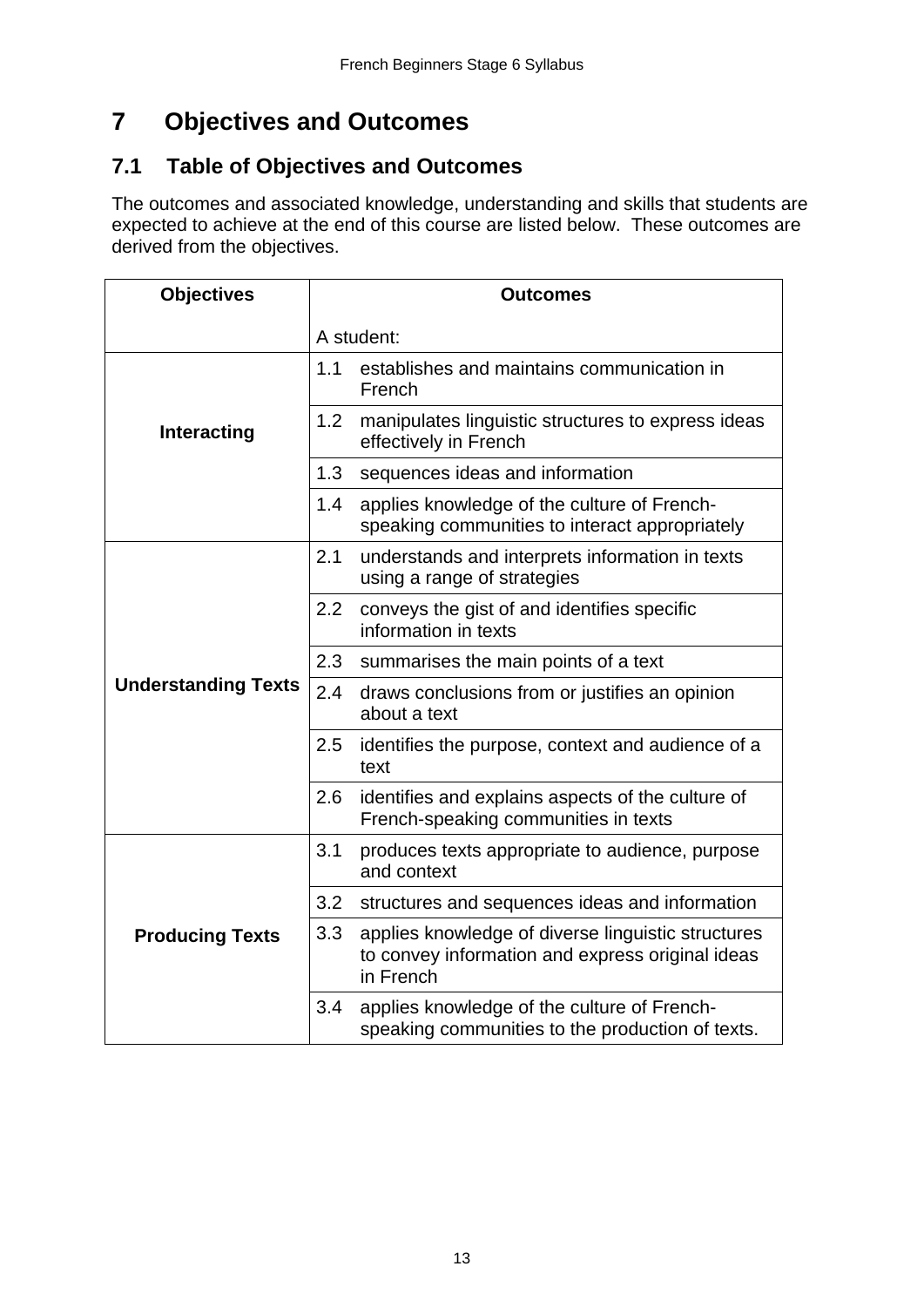# <span id="page-13-0"></span>**7.2 Key Competencies**

French Stage 6 provides a powerful context within which to develop general competencies considered essential for the acquisition of effective, higher order thinking skills that are necessary for further education, work and everyday life.

Key competencies are embedded in the *French Beginners Stage 6 Syllabus* to enhance student learning. The key competencies of *communicating ideas and information* and *collecting, analysing and organising information* reflect core skills in language learning and are explicit in the objectives and outcomes of the syllabus. The other key competencies are developed through the methodologies of the syllabus and through classroom pedagogy. Students interact with one another, and through this interaction the key competencies of *planning and organising activities* and *working with others and in teams* are developed. In interacting with others via information and communication technologies, the student will develop the key competency of *using technology.* The skills associated with the interpretation of texts, such as the ability to comprehend meaning from context and using a dictionary, contribute towards the student's development of the key competency of *solving problems*.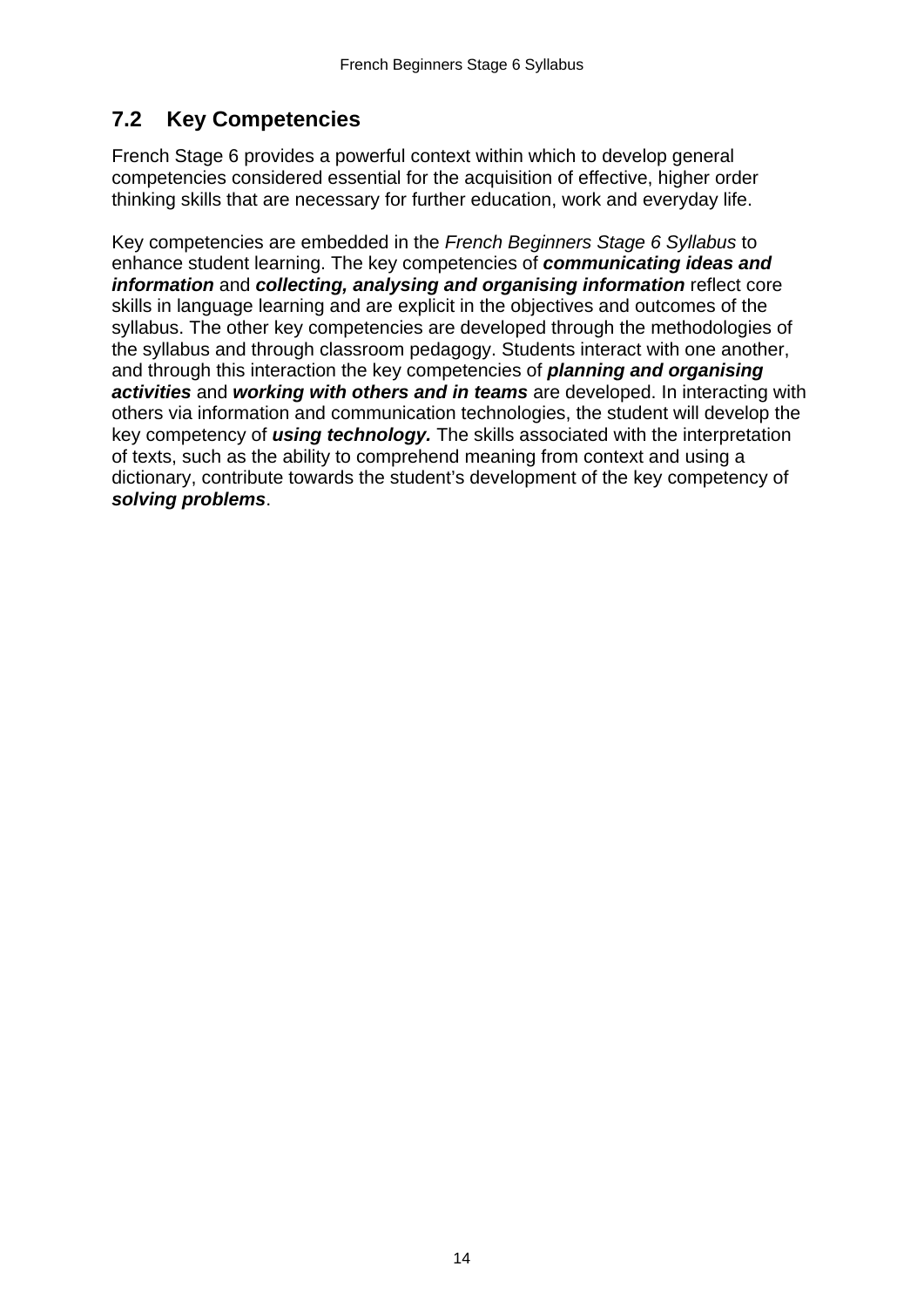# <span id="page-14-0"></span>**8 Content**

The essential content consists of 120 indicative hours of study in the Preliminary Course, followed by 120 indicative hours of study in the HSC Course.

The syllabus content is to be studied through the prescribed topics (see Section 8.2).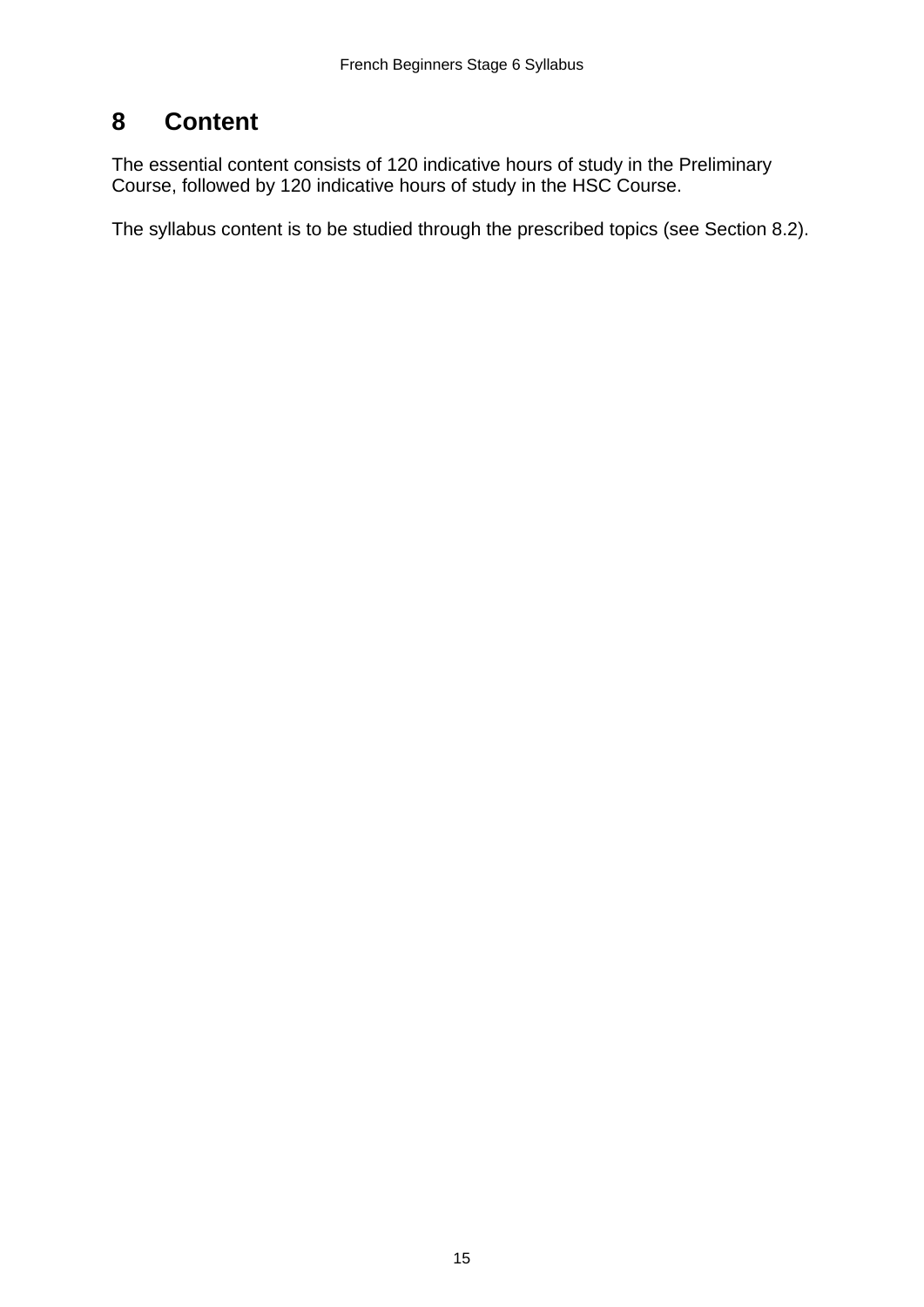# <span id="page-15-0"></span>**8.1 Content of French Beginners Preliminary and HSC Courses**

# **Objective 1 – Interacting**

| 1.1 | <b>Outcomes:</b><br>A student:<br>establishes and maintains communication in French                                                                                                                                               |                           |                                                                                                                                                                                                    |  |
|-----|-----------------------------------------------------------------------------------------------------------------------------------------------------------------------------------------------------------------------------------|---------------------------|----------------------------------------------------------------------------------------------------------------------------------------------------------------------------------------------------|--|
|     | 1.2<br>manipulates linguistic structures to express ideas effectively in French<br>1.3<br>sequences ideas and information<br>applies knowledge of the culture of French-speaking communities to interact<br>1.4<br>appropriately. |                           |                                                                                                                                                                                                    |  |
|     | <b>Students learn about:</b>                                                                                                                                                                                                      | <b>Students learn to:</b> |                                                                                                                                                                                                    |  |
|     | the importance of listening for key<br>words to assist understanding                                                                                                                                                              |                           | listen for meaning                                                                                                                                                                                 |  |
|     | the importance of reading for key<br>words to assist understanding                                                                                                                                                                |                           | read for meaning                                                                                                                                                                                   |  |
|     | links in communication                                                                                                                                                                                                            |                           | use strategies to initiate, maintain and<br>conclude an interaction, eg Bonjour!<br>Alors, je ne suis pas sûr(e) mais<br>À plus tard.                                                              |  |
|     | the purpose and context of<br>communication                                                                                                                                                                                       | $\bullet$                 | select and incorporate particular<br>vocabulary and structures to achieve<br>specific communication goals                                                                                          |  |
|     | register in language use                                                                                                                                                                                                          | $\bullet$                 | interact with reference to context,<br>purpose and audience                                                                                                                                        |  |
|     | responding to factual and open-<br>ended questions                                                                                                                                                                                | $\bullet$                 | maintain an interaction by responding<br>to and asking questions and sharing<br>information, eg Tu as un petit boulot?<br>Oui, je travaille jeudi soir à la<br>boulangerie. Et toi, tu travailles? |  |
|     | ways to support effective interaction                                                                                                                                                                                             | ٠                         | use appropriate language features to<br>enhance communication, eg tone,<br>intonation Vraiment! Ça alors!                                                                                          |  |
|     | the logical sequencing of ideas                                                                                                                                                                                                   |                           | structure information and ideas<br>coherently                                                                                                                                                      |  |
|     | formal and informal language, and<br>when and where it is used                                                                                                                                                                    |                           | apply appropriate social conventions<br>in formal and informal contexts, eg<br>terms of address Bonjour, messieurs-<br>dames! Salut, Sandra!                                                       |  |
|     | sociolinguistic conventions relating<br>to everyday activities.                                                                                                                                                                   |                           | use language and/or behaviour<br>appropriate to social context, eg at<br>mealtimes, accepting/declining<br>invitations Santé! À la tienne!<br>Enchanté(e). Pas de quoi. Je regrette.               |  |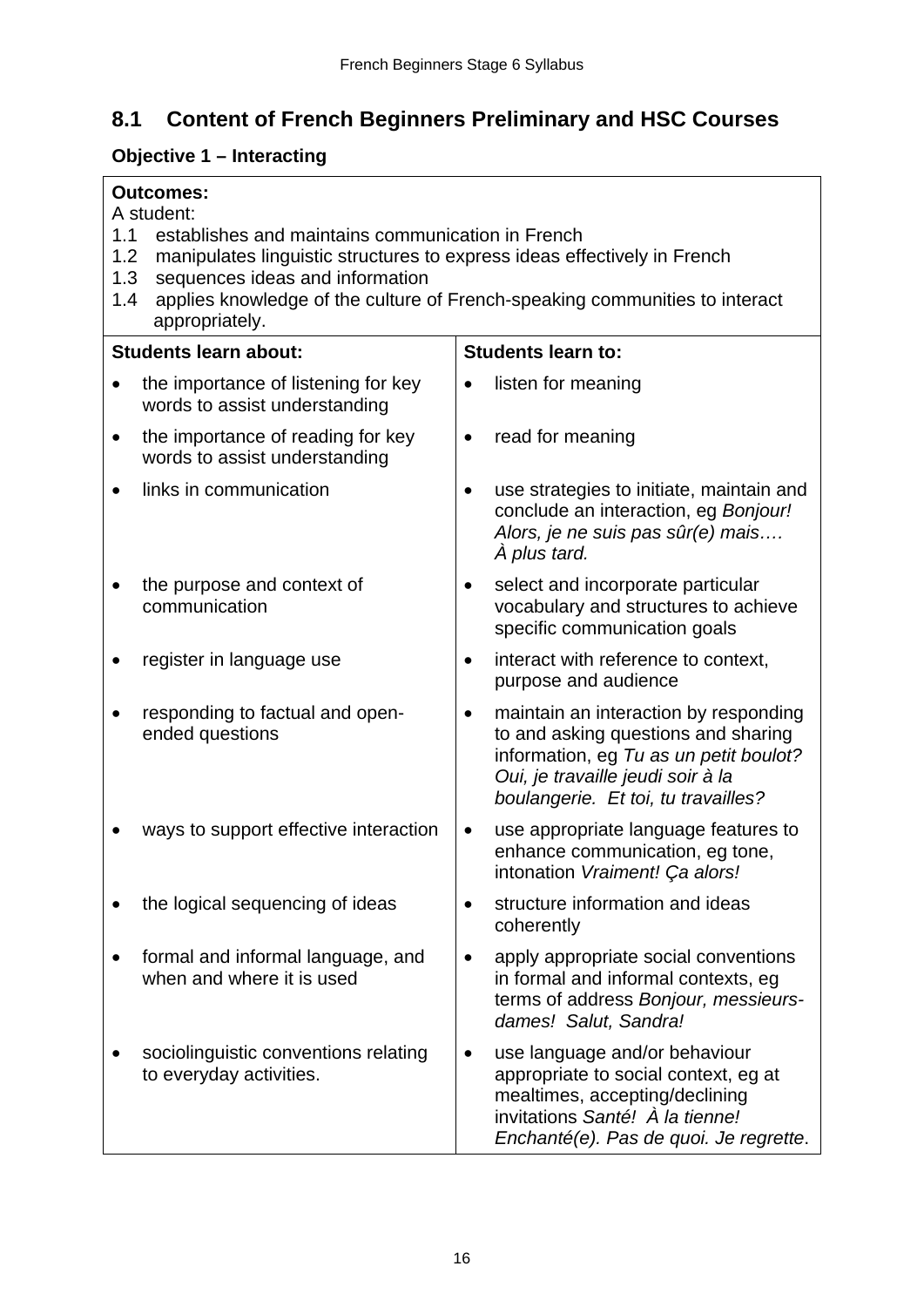### **Objective 2 – Understanding Texts**

|           | <b>Outcomes:</b><br>A student:                                                                                                                                                                                                                                                                                                                                                                                                                           |                                                                                                                                                                                                          |  |  |  |
|-----------|----------------------------------------------------------------------------------------------------------------------------------------------------------------------------------------------------------------------------------------------------------------------------------------------------------------------------------------------------------------------------------------------------------------------------------------------------------|----------------------------------------------------------------------------------------------------------------------------------------------------------------------------------------------------------|--|--|--|
|           | 2.1<br>understands and interprets information in texts using a range of strategies<br>2.2<br>conveys the gist of and identifies specific information in texts<br>2.3<br>summarises the main points of a text<br>draws conclusions from or justifies an opinion about a text<br>2.4<br>2.5<br>identifies the purpose, context and audience of a text<br>identifies and explains aspects of the culture of French-speaking communities in<br>2.6<br>texts. |                                                                                                                                                                                                          |  |  |  |
|           | <b>Students learn about:</b>                                                                                                                                                                                                                                                                                                                                                                                                                             | <b>Students learn to:</b>                                                                                                                                                                                |  |  |  |
| $\bullet$ | ways in which texts are constructed for<br>specific purposes                                                                                                                                                                                                                                                                                                                                                                                             | identify why, how or to whom a text is<br>$\bullet$<br>delivered or presented                                                                                                                            |  |  |  |
| $\bullet$ | ways in which texts are formatted for<br>particular purposes and effects                                                                                                                                                                                                                                                                                                                                                                                 | explore the way text content is<br>$\bullet$<br>presented and how ideas and<br>information are sequenced, eg<br>headings, paragraphing, introductory<br>sentences, topic shifts                          |  |  |  |
|           | ways of identifying relevant details in<br>texts when listening or reading for<br>specific information                                                                                                                                                                                                                                                                                                                                                   | make judgements about the<br>$\bullet$<br>relevance of detail in understanding<br>text, eg extracting ideas and issues<br>referred to in text                                                            |  |  |  |
|           | ways of inferring meaning from text                                                                                                                                                                                                                                                                                                                                                                                                                      | use contextual and other clues to infer<br>$\bullet$<br>meaning from text                                                                                                                                |  |  |  |
| $\bullet$ | resources available to access,<br>enhance or promote independent<br>learning                                                                                                                                                                                                                                                                                                                                                                             | access available resources to assist<br>$\bullet$<br>comprehension of a text, eg<br>dictionaries, word lists, glossaries,<br>charts                                                                      |  |  |  |
|           | the effect of syntax on meaning                                                                                                                                                                                                                                                                                                                                                                                                                          | analyse ways in which words,<br>$\bullet$<br>phrases and sentences are<br>constructed, eg how words are<br>modified for grammatical effect une<br>nouvelle voiture, un nouveau vélo                      |  |  |  |
|           | cultural attitudes that add meaning to<br>texts                                                                                                                                                                                                                                                                                                                                                                                                          | identify and discuss cultural<br>influences in specific texts, eg<br>newspapers, magazines,<br>advertisements and films                                                                                  |  |  |  |
|           | language used to express cultural<br>values, and to represent people and<br>cultures in texts                                                                                                                                                                                                                                                                                                                                                            | explain cultural references in texts, eg<br>la francophonie, l'hypermarché                                                                                                                               |  |  |  |
|           | register and common expressions in<br>language use.                                                                                                                                                                                                                                                                                                                                                                                                      | explain the use of words and<br>expressions with particular cultural<br>significance in texts, eg idiomatic<br>expressions, colloquialisms mettre les<br>pieds dans le plat, avoir la chair de<br>poule. |  |  |  |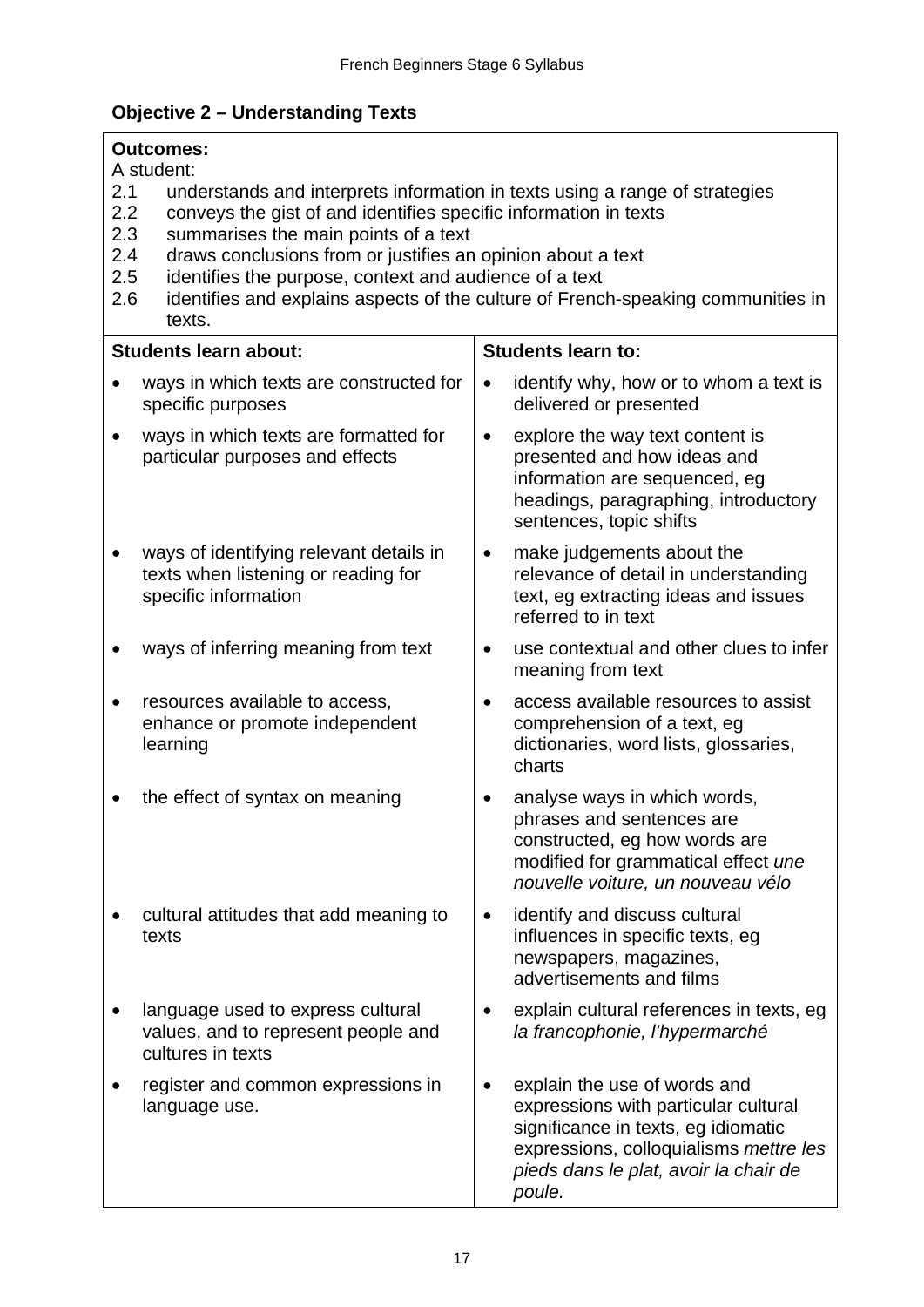## **Objective 3 – Producing Texts**

| <b>Outcomes:</b><br>A student:<br>3.1<br>produces texts appropriate to audience, purpose and context<br>structures and sequences ideas and information<br>3.2<br>applies knowledge of diverse linguistic structures to convey information and<br>3.3<br>express original ideas in French<br>applies knowledge of the culture of French-speaking communities to the<br>3.4<br>production of texts. |                                                                                                               |           |                                                                                                                                                                 |
|---------------------------------------------------------------------------------------------------------------------------------------------------------------------------------------------------------------------------------------------------------------------------------------------------------------------------------------------------------------------------------------------------|---------------------------------------------------------------------------------------------------------------|-----------|-----------------------------------------------------------------------------------------------------------------------------------------------------------------|
|                                                                                                                                                                                                                                                                                                                                                                                                   | <b>Students learn about:</b>                                                                                  |           | <b>Students learn to:</b>                                                                                                                                       |
|                                                                                                                                                                                                                                                                                                                                                                                                   | the structure and format of particular<br>texts                                                               | $\bullet$ | present and organise information in<br>ways appropriate to audience,<br>purpose and context                                                                     |
| $\bullet$                                                                                                                                                                                                                                                                                                                                                                                         | the purpose and context of a text<br>and their influence on the choice of<br>structure, format and vocabulary | $\bullet$ | plan, draft and edit text                                                                                                                                       |
| $\bullet$                                                                                                                                                                                                                                                                                                                                                                                         | the logical sequencing of ideas in<br>extended text                                                           | $\bullet$ | sequence ideas and information in<br>texts                                                                                                                      |
|                                                                                                                                                                                                                                                                                                                                                                                                   | application of known linguistic<br>structures in new contexts                                                 |           | apply a range of vocabulary and<br>linguistic structures across a range of<br>contexts                                                                          |
|                                                                                                                                                                                                                                                                                                                                                                                                   | language choices and their effect on<br>intended meaning                                                      | $\bullet$ | evaluate the accuracy and<br>appropriateness of structures when<br>constructing and editing text                                                                |
|                                                                                                                                                                                                                                                                                                                                                                                                   | resources available to enhance and<br>expand independent learning                                             | $\bullet$ | extend and refine their use of<br>language, eg by using dictionaries,<br>word lists and grammar references,<br>accessing authentic texts in print and<br>online |
|                                                                                                                                                                                                                                                                                                                                                                                                   | register in language use.                                                                                     |           | use culturally appropriate language<br>when creating and presenting texts,<br>eg Tu veux prendre un pot? Vous<br>voulez boire quelque chose?                    |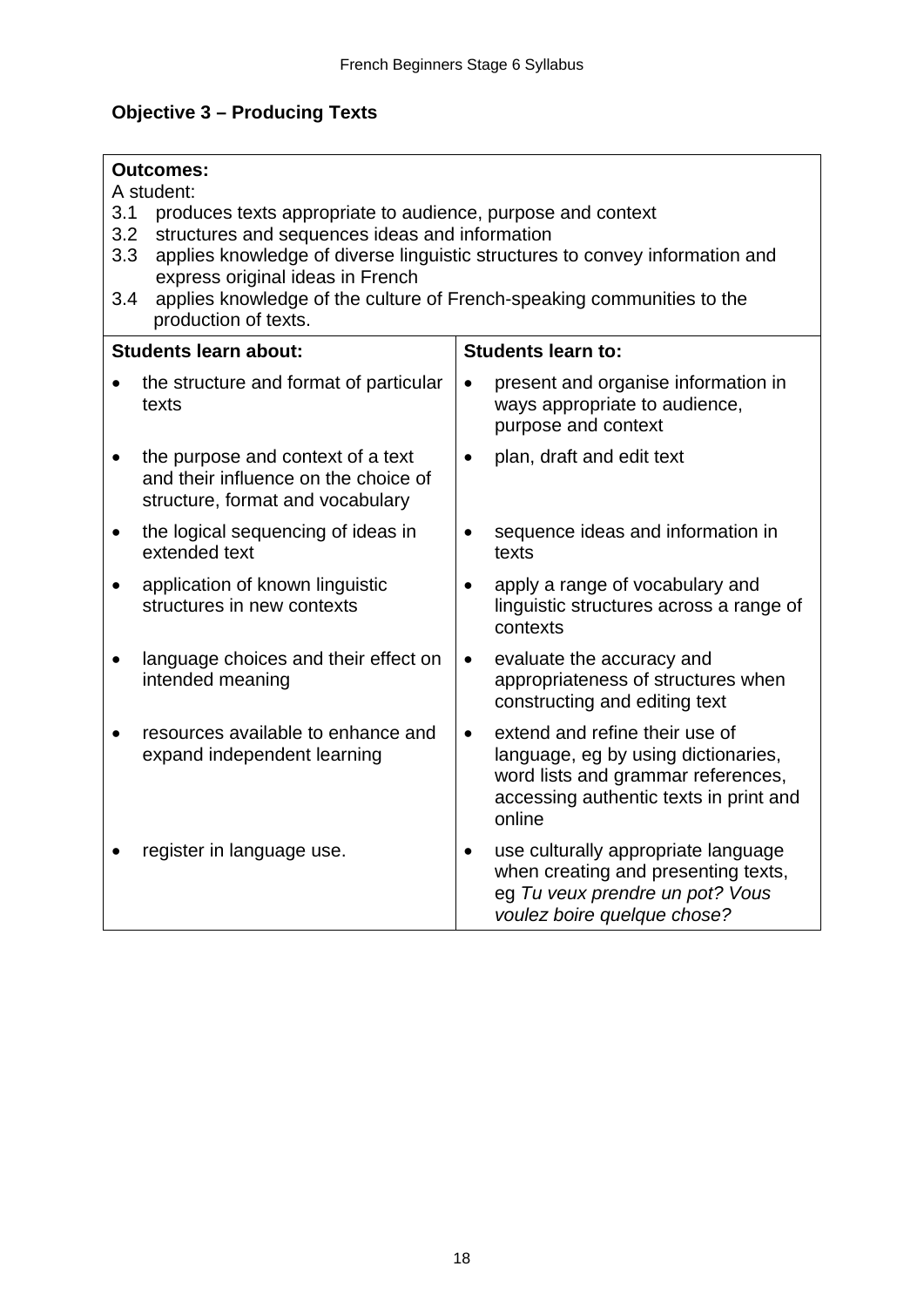### <span id="page-18-0"></span>**8.2 Topics**

The prescribed topics should be studied from two interdependent perspectives:

- the personal world
- the French-speaking communities.

The two perspectives will enable students to develop knowledge and understanding of and skills in the French language, linked to cultural values, attitudes and practices.

The perspective, *the personal world,* will enable students to use French to express and share ideas about experiences and activities relating to daily life and transactions in their own world.

The perspective, *the French-speaking communities,* will enable students to inquire about and to express ideas in order to undertake activities and transactions appropriately in one or more communities where French is spoken.

The prescribed topics provide an organisational focus so that tasks can be presented as a series of related learning experiences in cohesive contexts.



#### **Topics**

The topics are sufficiently broad to allow flexibility in school programs, but specific enough to be of practical assistance to students and teachers. The length of time devoted to each topic will vary according to the needs and interests of students and the availability of resources.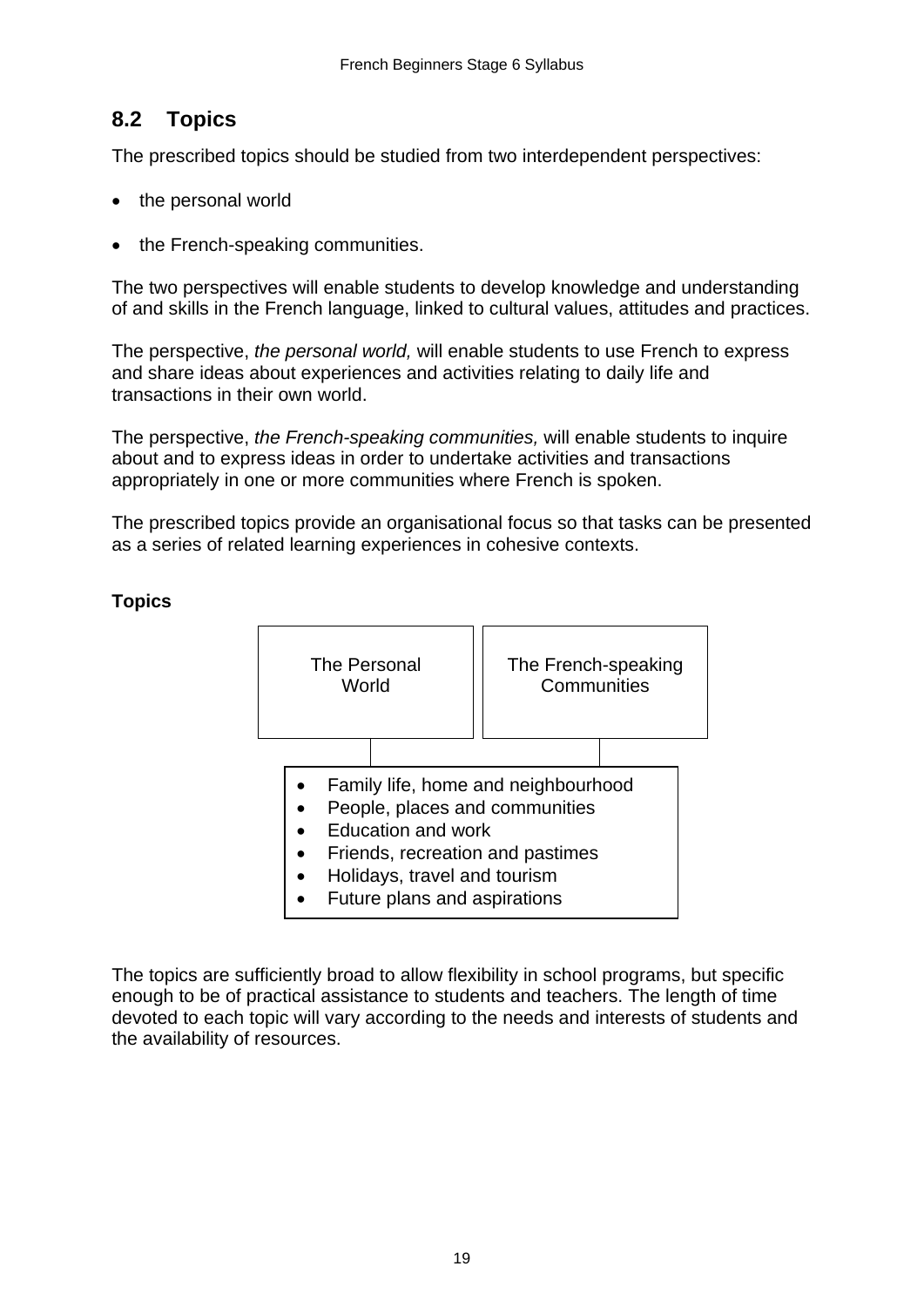### <span id="page-19-0"></span>**8.3 Texts**

Texts for receptive use will not be prescribed. Students are encouraged to read, view and listen to a wide range of texts, including authentic texts. They may be expected to produce the following written texts in the external examination. The language to be used is the modern standard version of French.

article (eg for a school magazine) message diary/journal entry and the mote email **provided provided provided provided provided provided provided provided provided provided provided provided provided provided provided provided provided provided provided provid** informal letter script of a talk (to an audience)

### **8.4 Tasks**

This syllabus recognises the importance of tasks as an organising principle in structuring a program that allows the student to work towards meeting the objectives and learning outcomes.

Tasks, broadly defined as opportunities for the purposeful use of language, must be selected and designed so that students can develop and demonstrate knowledge, skills and understanding at increasingly complex levels.

Tasks can be described as having five elements:

- a purpose (a reason for undertaking the task that goes beyond the practice of the language for its own sake)
- a context (this may be real, simulated or imaginary, and include aspects such as where, when and who is involved)
- a process (thinking, problem-solving, creating)
- a product (a result that can be described in terms of achievement of the purpose of the task and of the student's overall cognitive development)
- an audience (the person/people at whom or to whom the task is targeted or directed).

### **8.5 Vocabulary**

While there is no prescribed vocabulary list, it is expected that students will be familiar with a range of vocabulary relevant to the topics prescribed in the syllabus.

### **8.6 Dictionaries**

Students should be encouraged to use dictionaries to enhance learning. It is expected that teachers will assist students to develop the necessary skills and confidence to use dictionaries effectively. Suitable editions will be included in the List of Resources on the Board of Studies website. Students are able to use monolingual and/or bilingual print dictionaries in the written examination. Information regarding the use of dictionaries in the HSC examination may be found in *Assessment and Reporting in French Beginners Stage 6.*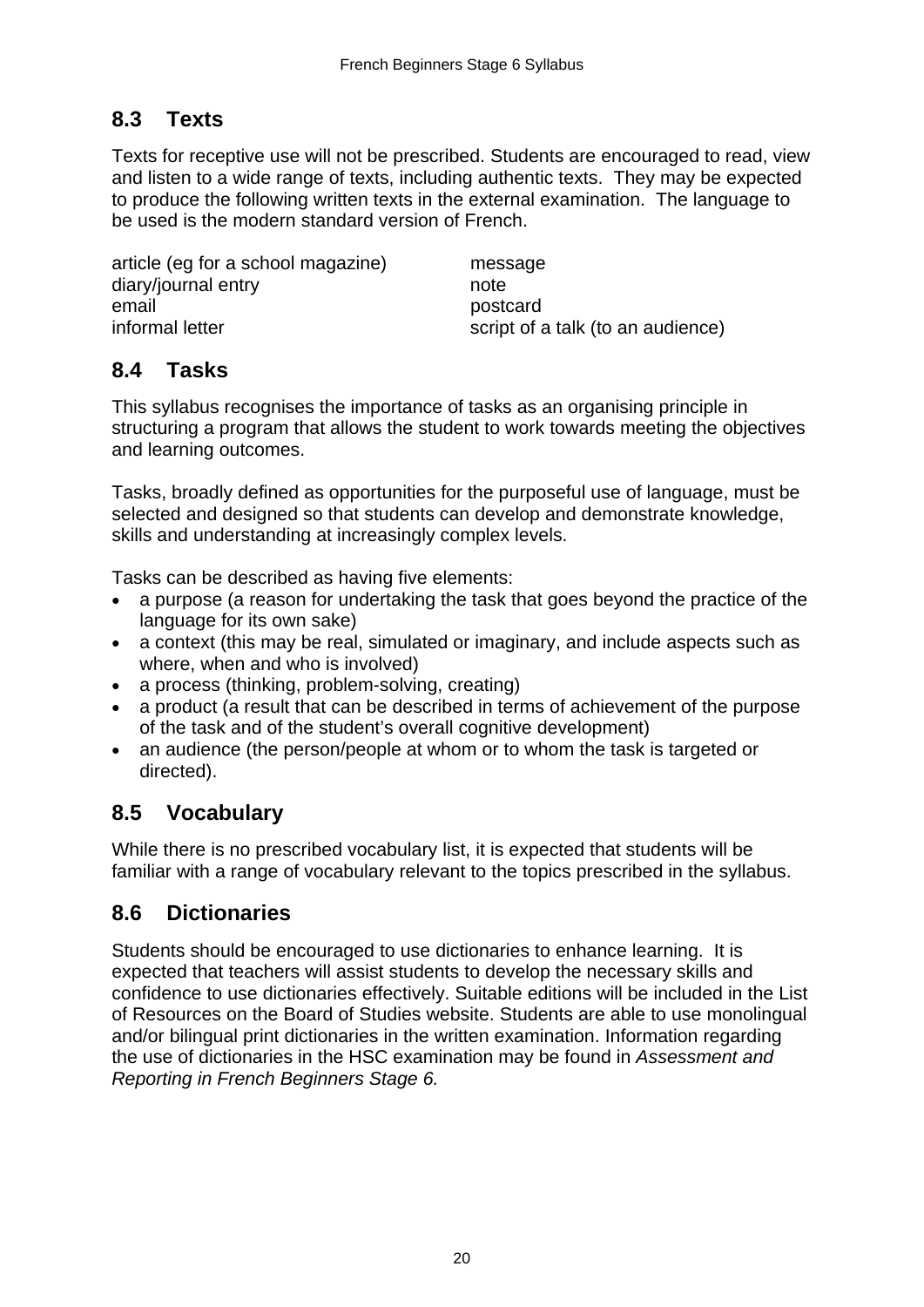### <span id="page-20-0"></span>**8.7 Grammar**

Throughout the French Beginners course, students will learn about grammatical structures in context as they complement the content and organisation of individual programs.

The grammatical structures that will be defined are those that students will be expected to recognise and use by the end of the HSC course. They should be read in conjunction with the content of the syllabus. Grammar should be used to support the process of language acquisition and to facilitate communication, rather than being taught in isolation.

Students will be expected to **recognise** and **use** the following grammatical structures:

| <b>Grammatical Items</b> | <b>Sub-Elements</b>        | Example(s)                                           |
|--------------------------|----------------------------|------------------------------------------------------|
| <b>Nouns</b>             |                            |                                                      |
| gender                   |                            | un acteur - une actrice                              |
|                          |                            | un musicien $-$ une                                  |
|                          |                            | musicienne                                           |
|                          |                            | un professeur $-$ une                                |
|                          |                            | professeur                                           |
|                          |                            | un élève - une élève                                 |
| plural                   |                            | un stylo $-$ des stylos                              |
|                          |                            | un feu $-$ des feux                                  |
|                          |                            | un animal – des animaux                              |
| <b>Articles</b>          |                            |                                                      |
| indefinite               | un, une, des               | un chat, une souris, des                             |
|                          |                            | chevaux                                              |
| definite                 | le, la, les                | le père, la mère, les                                |
|                          |                            | grands-parents                                       |
|                          |                            |                                                      |
| contracted with à        | à l', à la, au, aux        | Réponds au professeur. On                            |
|                          |                            | est à l'heure. Je peux aller                         |
|                          |                            | aux toilettes?                                       |
| contracted with de       | de l', de la, du, des      | C'est l'heure de la                                  |
|                          |                            | récréation. Elle descend du                          |
|                          |                            | train.                                               |
| partitive                | de l', de la, du, des      | Donnez-moi du pain, de la                            |
|                          |                            | salade, de l'huile et des                            |
|                          |                            | oignons.                                             |
|                          |                            |                                                      |
| partitive in the         | pas de, plus de, jamais de | Elle n'a plus d'argent.                              |
| negative form            |                            | Ils n'ont pas eu de chance.<br>Je ne mange jamais de |
|                          |                            | poisson.                                             |
|                          |                            |                                                      |
| omission of the          |                            | Ma sœur est dentiste.                                |
| article                  |                            | Ce monsieur est ingénieur.                           |
|                          |                            |                                                      |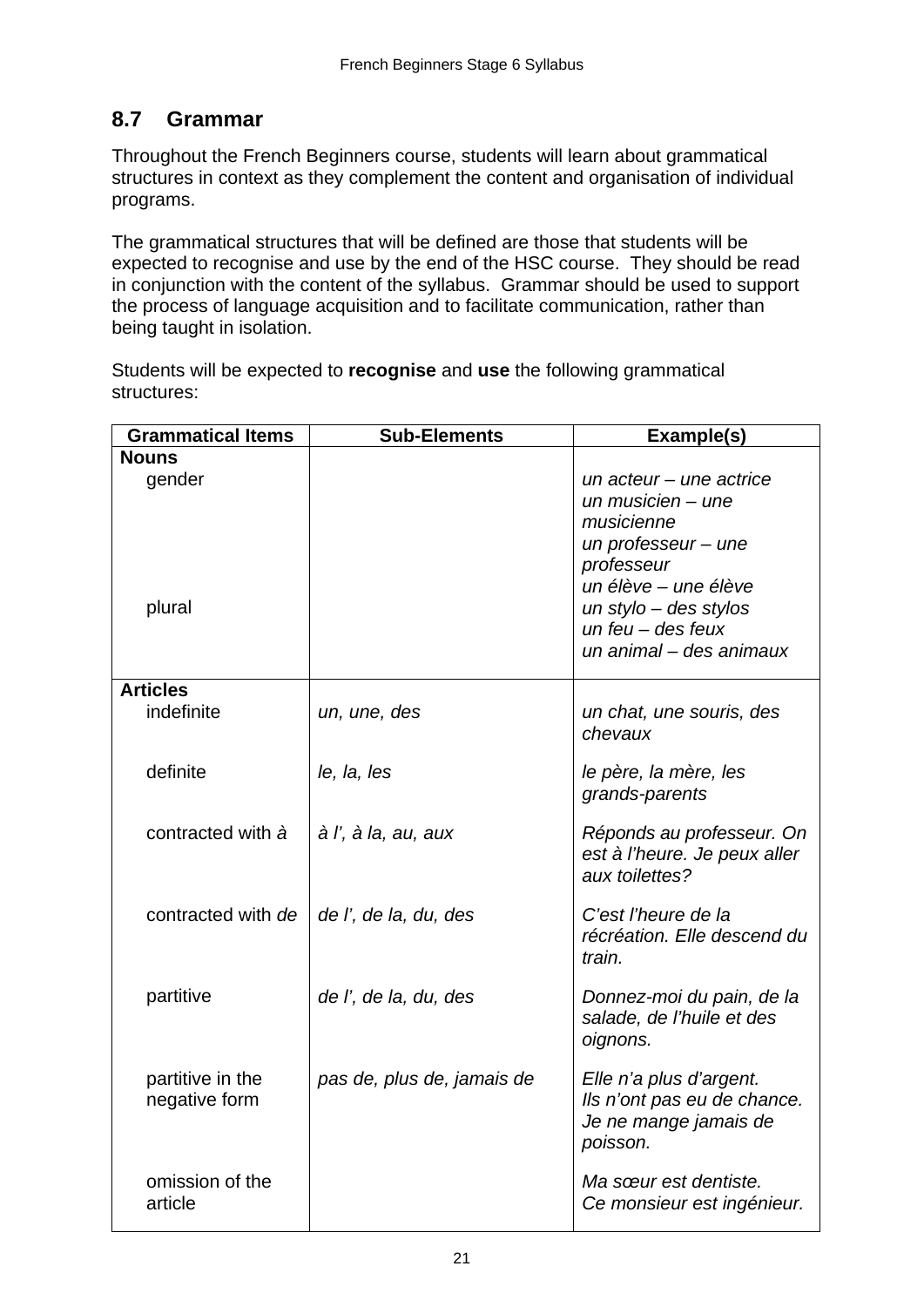| <b>Grammatical Items</b> | <b>Sub-Elements</b>                                                        | Example(s)                                                                                                                                                                                                |
|--------------------------|----------------------------------------------------------------------------|-----------------------------------------------------------------------------------------------------------------------------------------------------------------------------------------------------------|
| <b>Adjectives</b>        |                                                                            |                                                                                                                                                                                                           |
| qualifying: gender       |                                                                            | australien - australienne<br>français – française<br>sénégalais - sénégalaise<br>canadien - canadienne<br>sérieux - sérieuse<br>$neuf - neuve$<br>dernier – dernière<br>$fou - folle$<br>beau/bel - belle |
| qualifying: plural       |                                                                            | normal - normaux<br>gentil – gentils<br>$view - view$<br>beau - beaux                                                                                                                                     |
| demonstrative            | ce/cet, cette, ces                                                         | ce lycée, cet<br>environnement, cette fille,<br>ces idées                                                                                                                                                 |
| possessive               | mon/ma/mes; ton/ta/tes;<br>son/sa/ses; notre/nos;<br>votre/vos; leur/leurs | ton opinion, ses loisirs,<br>vos amis, leur lycée                                                                                                                                                         |
| word order               |                                                                            | J'aime les olives vertes.<br>C'est une petite histoire<br>drôle. Nous avons passé<br>de merveilleuses vacances.                                                                                           |
| exclamative              | quel, quelle, quels, quelles                                               | Quel désastre!<br>Quels beaux châteaux!<br>Quelle chaleur!<br>Quelles bonnes notes!                                                                                                                       |
| cardinal numbers         | un, deux, trois, quatre, cent,<br>mille                                    | Deux personnes se<br>disputent.                                                                                                                                                                           |
| approximations           | une dixaine, une vingtaine                                                 | Le village se situe à une<br>vingtaine de kilomètres de<br>la plage.                                                                                                                                      |
| ordinal numbers          | premier/première, vingtième,<br>trente-troisième                           | mon premier album, la<br>deuxième chanson, au<br>neuvième étage                                                                                                                                           |
| comparative              | plus  que; moins  que;<br>bon  meilleur                                    | Le mois de janvier est plus<br>long que le mois de février.<br>C'est un bon film, mais le<br>roman est meilleur.                                                                                          |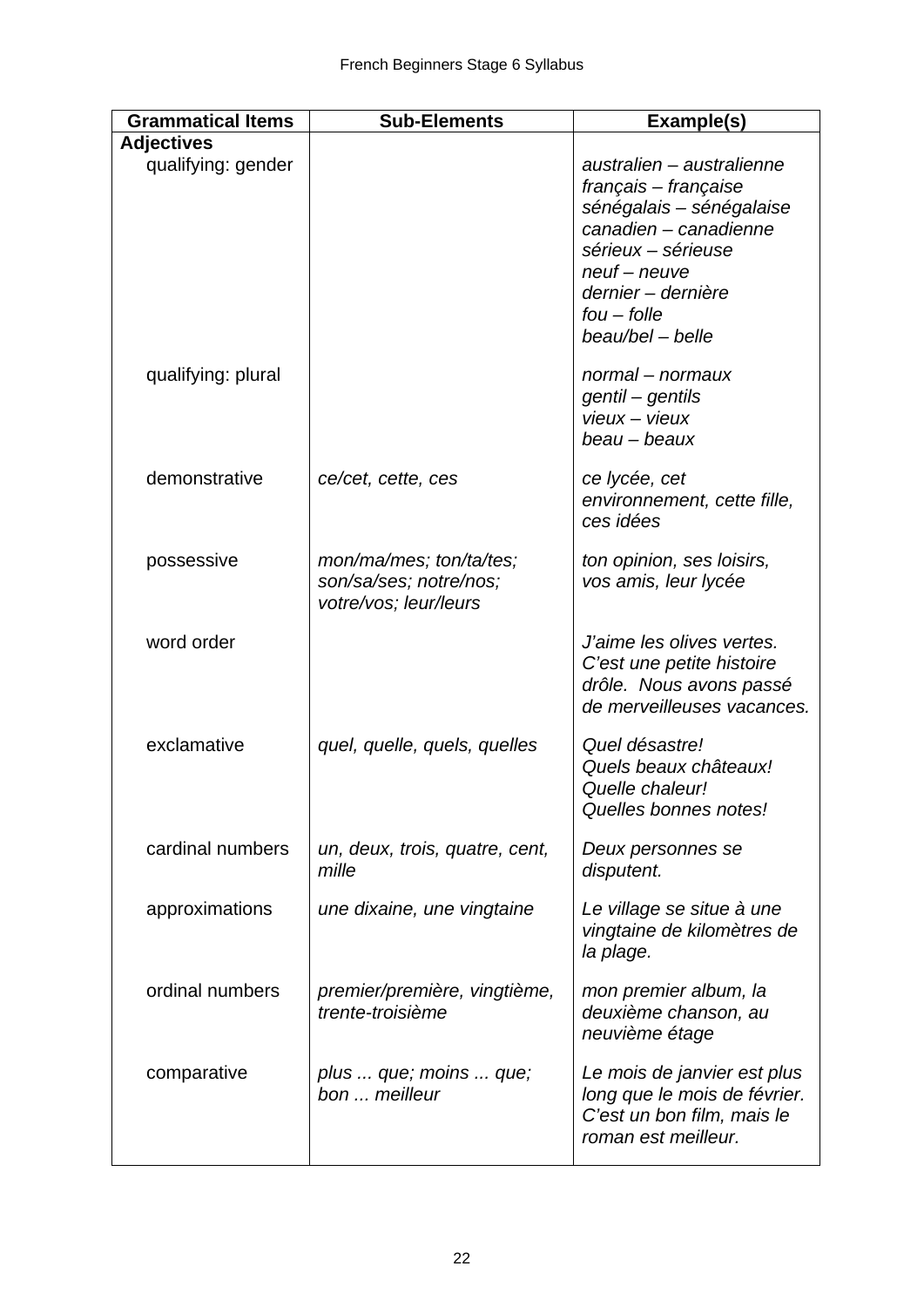| <b>Grammatical Items</b> | <b>Sub-Elements</b>                                   | Example(s)                                          |
|--------------------------|-------------------------------------------------------|-----------------------------------------------------|
| superlative              | le plus, le moins, le meilleur,                       | C'est le plus beau jour de                          |
|                          | le pire                                               | ma vie. La meilleure                                |
|                          |                                                       | solution est souvent la plus<br>simple.             |
|                          |                                                       |                                                     |
| <b>Adverbs</b>           |                                                       |                                                     |
| simple                   | ainsi, déjà, encore, même,<br>presque, souvent, tant, | Je viens aussi vite que je<br>peux. Il y a du monde |
|                          | toujours, trop                                        | partout.                                            |
|                          |                                                       |                                                     |
| ending in -ment          | facile - facilement                                   | Je suis vraiment désolé(e).                         |
|                          | $d$ oux – doucement<br>évident – évidemment           | Vous parlez couramment le                           |
|                          |                                                       | français?                                           |
| irregular                | bien, mal, beaucoup, peu                              | J'aime bien écouter de la                           |
|                          |                                                       | musique.                                            |
| <b>Verbs</b>             |                                                       |                                                     |
| present tense            | regular verbs                                         | Vous passez par là.                                 |
|                          |                                                       |                                                     |
|                          | irregular verbs                                       | Nous sommes prêts. Vous<br>venez?                   |
|                          |                                                       |                                                     |
| futur proche             | using aller                                           | Je vais jouer au basket.                            |
| future                   | regular verbs                                         | Nous mangerons à six                                |
|                          |                                                       | heures.                                             |
|                          | irregular verbs                                       | Je n'aurai pas le temps.                            |
|                          |                                                       | Elles feront leurs devoirs.                         |
| conditional              | regular and irregular verbs                           | Tu voudrais sortir samedi?                          |
|                          |                                                       |                                                     |
| perfect tense            | regular verbs                                         | Nous avons dansé. Ils sont                          |
|                          |                                                       | montés.                                             |
|                          | irregular verbs                                       | J'ai vu le film. J'ai reçu une                      |
|                          |                                                       | carte postale de Paris. Je                          |
|                          |                                                       | suis venu(e) ce matin.                              |
| common reflexive         |                                                       | Je me lève.                                         |
|                          |                                                       | Je me suis cassé la jambe.                          |
|                          |                                                       |                                                     |
| imperfect tense          | être and avoir                                        | C'était horrible. J'avais mal<br>aux dents.         |
|                          |                                                       |                                                     |
| infinitive following     |                                                       | J'aime lire les bandes                              |
| a finite verb            |                                                       | dessinées.                                          |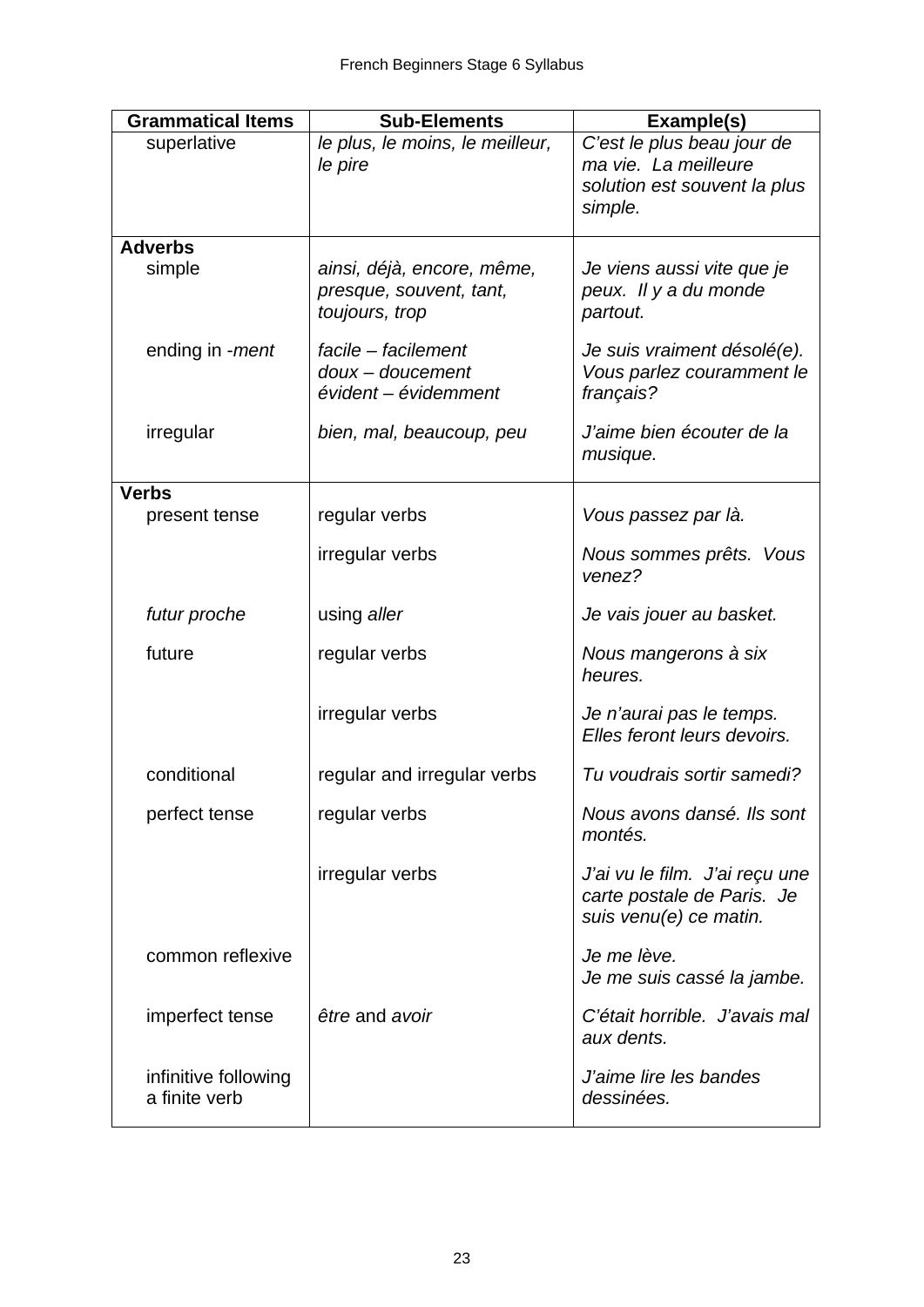| <b>Grammatical Items</b> | <b>Sub-Elements</b>                                                           | Example(s)                                                                                                                              |
|--------------------------|-------------------------------------------------------------------------------|-----------------------------------------------------------------------------------------------------------------------------------------|
| <b>Negative phrases</b>  | ne  pas, ne  plus,                                                            | Il n'est jamais là.                                                                                                                     |
|                          | ne  jamais, ne  personne,<br>ne  rien, ne  pas encore                         | Vous n'avez rien vu?                                                                                                                    |
| used without ne          | jamais, personne, rien                                                        | Qu'est-ce que tu as? Rien.                                                                                                              |
| <b>Pronouns</b>          |                                                                               |                                                                                                                                         |
| personal                 | je, tu, il/elle/on, nous, vous,<br>ils/elles                                  | On va à la piscine, les<br>enfants? Elles sont<br>incroyables, ces filles!                                                              |
| disjunctive              | moi, toi, lui/elle, nous, vous,<br>eux/elles                                  | Ce sont eux les champions,<br>pas nous! Et toi, tu aimes<br>ces pulls?                                                                  |
| direct object            | me, te, le/la, nous, vous, les                                                | La télé, je la regarde tous<br>les jours. Mes devoirs? Je<br>les ai déjà faits!                                                         |
| indirect object          | me, te, lui, nous, vous, leur                                                 | Je lui téléphonerai demain.<br>Nous leur offrirons ces<br>jouets pour Noël.                                                             |
| reflexive                | me, te, se, nous, vous, se                                                    | On se retrouve devant la<br>gare. Je me suis couché<br>tard.                                                                            |
| word order               | me/te/le/leur/y/en<br>la<br>les<br>ľ                                          | Je te les donne. Elle leur a<br>demandé l'adresse.<br>Réveille-moi à six heures.<br>Ne te perds pas! Il y est<br>allé l'année dernière. |
| relative                 | qui                                                                           | les gens qui habitent à côté                                                                                                            |
| interrogative            | où, quand, comment, qui,<br>que, quoi, combien, pourquoi,<br>lequel, laquelle | Pardon? Qu'est-ce que<br>vous dites? Comment ça<br>s'écrit?<br>Un pull? Lequel?<br>Une jupe? Laquelle?                                  |
| location<br>quantity     | y<br>en                                                                       | J'y suis, j'y reste!<br>Tu en as combien?                                                                                               |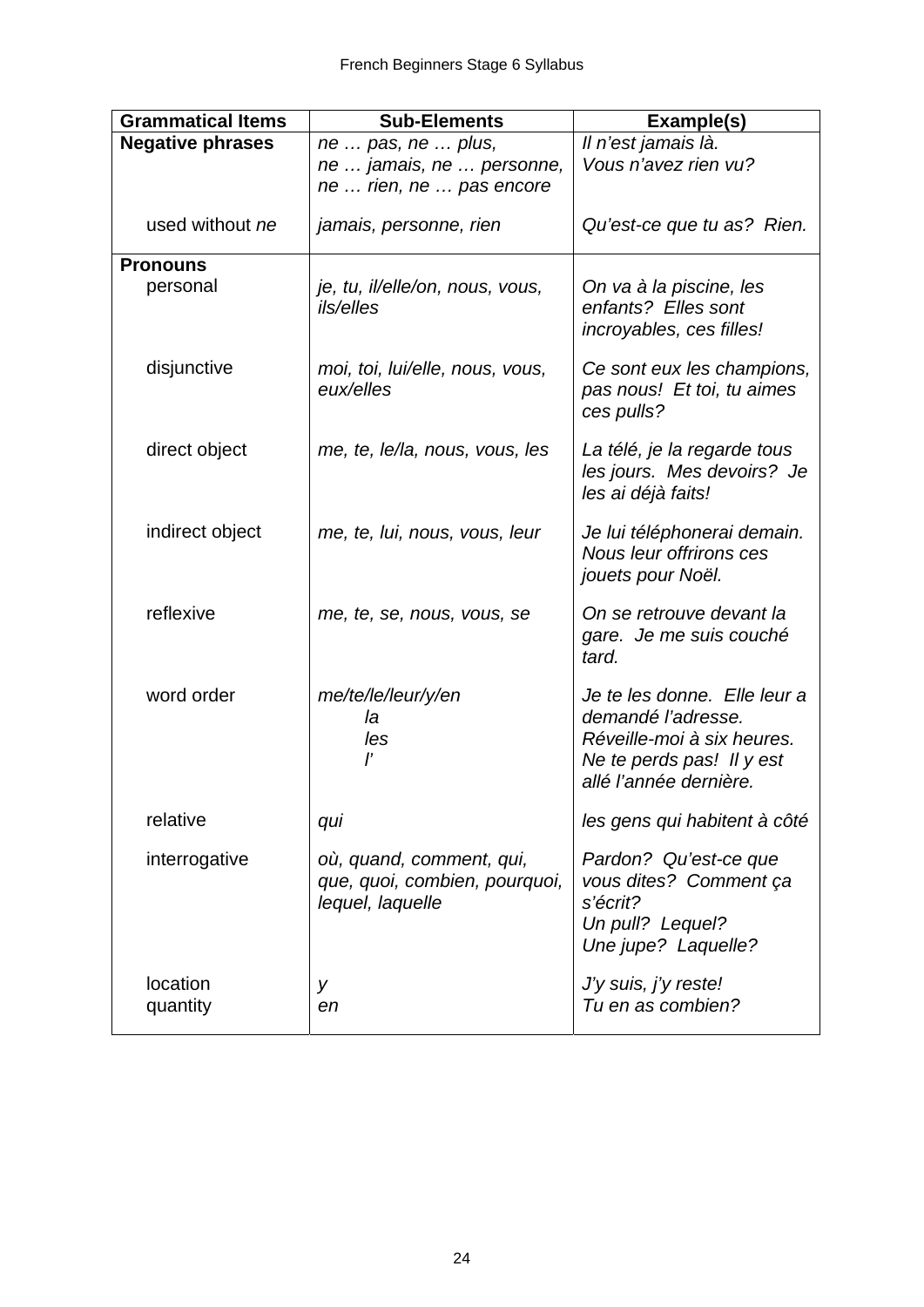| <b>Grammatical Items</b>            | <b>Sub-Elements</b>                                                                     | Example(s)                                                                                                                                                 |
|-------------------------------------|-----------------------------------------------------------------------------------------|------------------------------------------------------------------------------------------------------------------------------------------------------------|
| Sentence and                        |                                                                                         |                                                                                                                                                            |
| phrase types                        |                                                                                         |                                                                                                                                                            |
| statements                          |                                                                                         | Elle choisit une robe.                                                                                                                                     |
| questions                           | Qu'est-ce-que?<br>Est-ce que?<br>inversion<br>intonation                                | Qu'est-ce qu'il va faire<br>demain?<br>Est-ce qu'il va au musée?<br>Va-t-il au musée?<br>Il va au musée?                                                   |
| exclamations                        |                                                                                         | Comme il fait froid!                                                                                                                                       |
| time phrases                        |                                                                                         | Il a joué pendant des<br>heures. J'étudie le français<br>depuis un an. Ils vont à<br>Marseille pour huit jours.<br>Je suis allé à Nice il y a<br>deux ans. |
| <b>Connective words</b>             | mais, parce que, et, puis,<br>donc                                                      | Elle aime l'été parce qu'on<br>peut se baigner.<br>Tu peux sortir mais rentre<br>avant neuf heures!                                                        |
| <b>Prepositions</b>                 |                                                                                         |                                                                                                                                                            |
| location                            | à, en, dans, sur, sous, chez,<br>au bout de, près de, loin de, à<br>côté de, en face de | Nous passons les<br>vacances en Nouvelle-<br>Calédonie. J'habite loin de<br>l'école.                                                                       |
| time                                | avant, après                                                                            | Vous venez avant ou après<br>le dîner?                                                                                                                     |
| with verbs, nouns<br>and adjectives | à, de                                                                                   | J'ai commencé à travailler.<br>Il a besoin de vous. Tu es<br>content de tes notes?                                                                         |
| <b>Mood</b>                         |                                                                                         |                                                                                                                                                            |
| indicative                          |                                                                                         | Tu prends une photo.                                                                                                                                       |
| imperative                          |                                                                                         | Prends une photo! Tais-toi!<br>Vas-y! Écoute! Faites<br>attention!                                                                                         |

In addition, students will be expected to **recognise** the following grammatical items:

| <b>Grammatical Items</b>                               | <b>Sub-Elements</b> | Example(s)            |
|--------------------------------------------------------|---------------------|-----------------------|
| <b>Verbs</b><br>imperfect                              |                     | Il faisait froid.     |
| <b>Mood</b><br>subjunctive<br>(commonly used<br>verbs) |                     | Il faut que je parte. |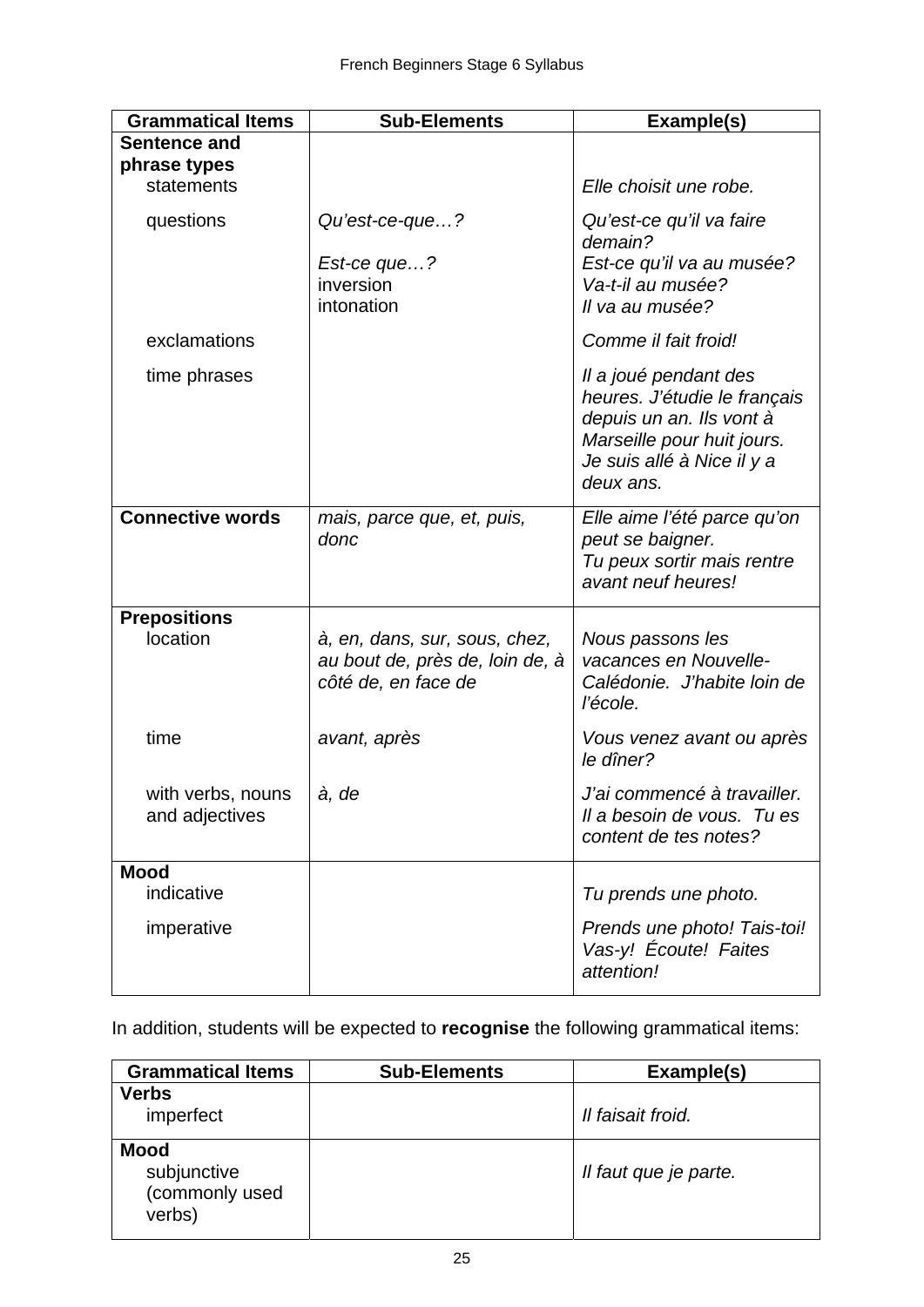# <span id="page-25-0"></span>**9 Assessment and Reporting**

Advice on appropriate assessment practice in relation to the French Beginners syllabus is contained in *Assessment and Reporting in French Beginners Stage 6*. That document provides general advice on assessment in Stage 6 as well as the specific requirements for the Preliminary and HSC courses. The document contains:

- suggested components and weightings for the internal assessment of the Preliminary course
- mandatory components and weightings for the internal assessment of the HSC course
- the HSC examination specifications, which describe the format of the external HSC examination.

The document and other resources and advice related to assessment in Stage 6 French Beginners are available on the Board's website at [www.boardofstudies.nsw.edu.au/syllabus\\_hsc](http://www.boardofstudies.nsw.edu.au/syllabus_hsc)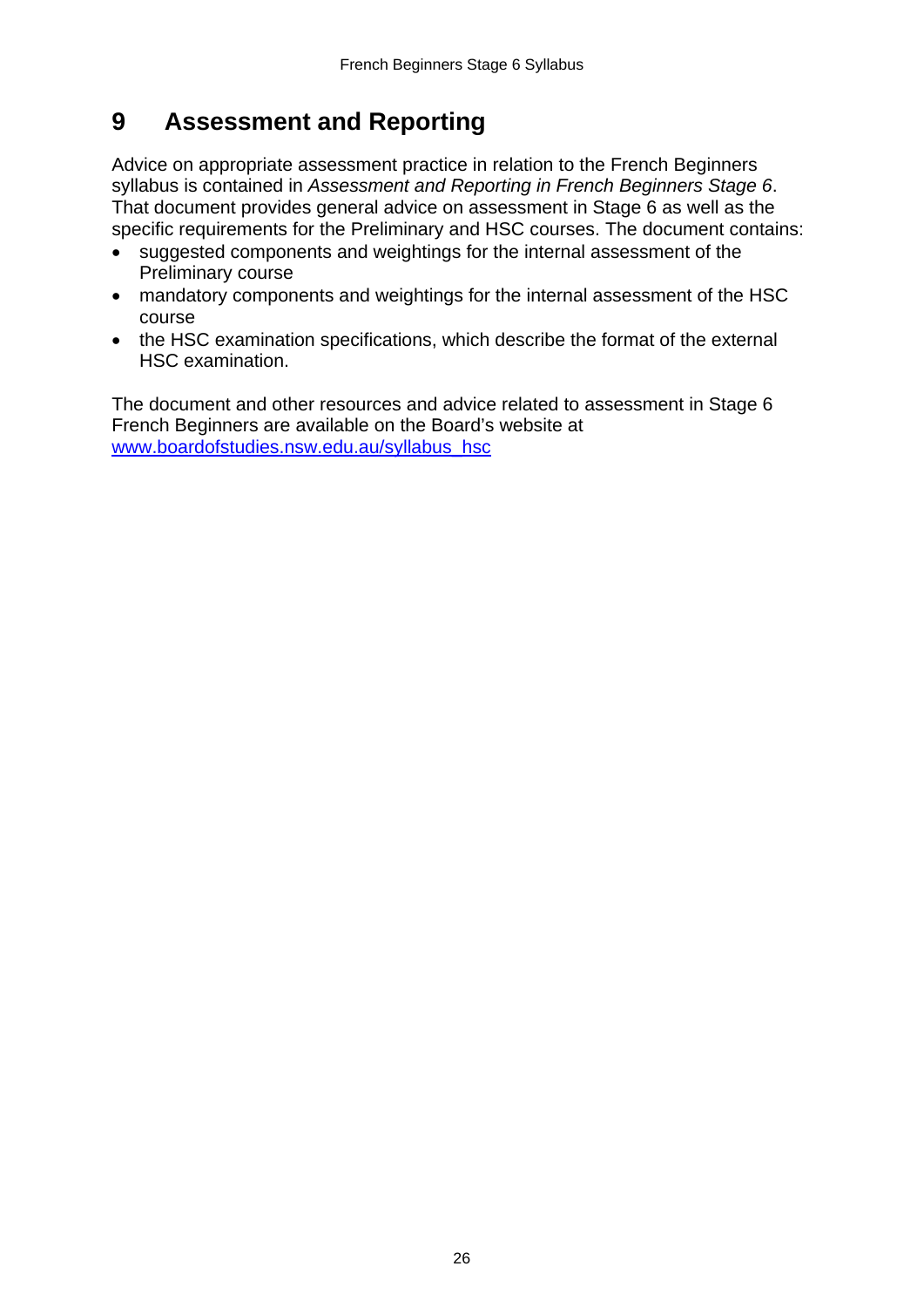# <span id="page-26-0"></span>**10 Post-school Opportunities**

The study of French Beginners Stage 6 provides students with knowledge, understanding and skills that form a valuable foundation for a range of courses at university and other tertiary institutions.

In addition, the study of French Beginners Stage 6 assists students to prepare for employment and full and active participation as citizens. In particular, there are opportunities for students to gain recognition in vocational education and training. Teachers and students should be aware of these opportunities.

#### **Recognition of Student Achievement**

Wherever appropriate, the skills and knowledge acquired by students in their study of HSC courses should be recognised by industry and training organisations. Recognition of student achievement means that students who have satisfactorily completed HSC courses will not be required to repeat their learning in courses at TAFE NSW or other Registered Training Organisations (RTOs).

Registered Training Organisations, such as TAFE NSW, provide industry training and issue qualifications within the Australian Qualifications Framework (AQF).

The degree of recognition available to students in each subject is based on the similarity of outcomes between HSC courses and industry training packages endorsed within the AQF. Training packages are documents that link an industry's competency standards to AQF qualifications. More information about industry training packages can be found on the National Training Information Service (NTIS) website (www.ntis.gov.au).

#### **Recognition by TAFE NSW**

TAFE NSW conducts courses in a wide range of industry areas, as outlined each year in the *TAFE NSW Handbook.* Under current arrangements, the recognition available to students of French in relevant courses conducted by TAFE is described in the *HSC/TAFE Credit Transfer Guide*. This guide is produced by the Board of Studies and TAFE NSW. Teachers should refer to this guide and be aware of the recognition available to their students through the study of French Beginners Stage 6. This information can be found on the TAFE NSW website [\(www.det.nsw.edu.au/hsctafe\)](http://www.det.nsw.edu.au/hsctafe).

#### **Recognition by other Registered Training Organisations**

Students may also negotiate recognition into a training package qualification with another Registered Training Organisation. Each student will need to provide the RTO with evidence of satisfactory achievement in French Beginners Stage 6 so that the degree of recognition available can be determined.